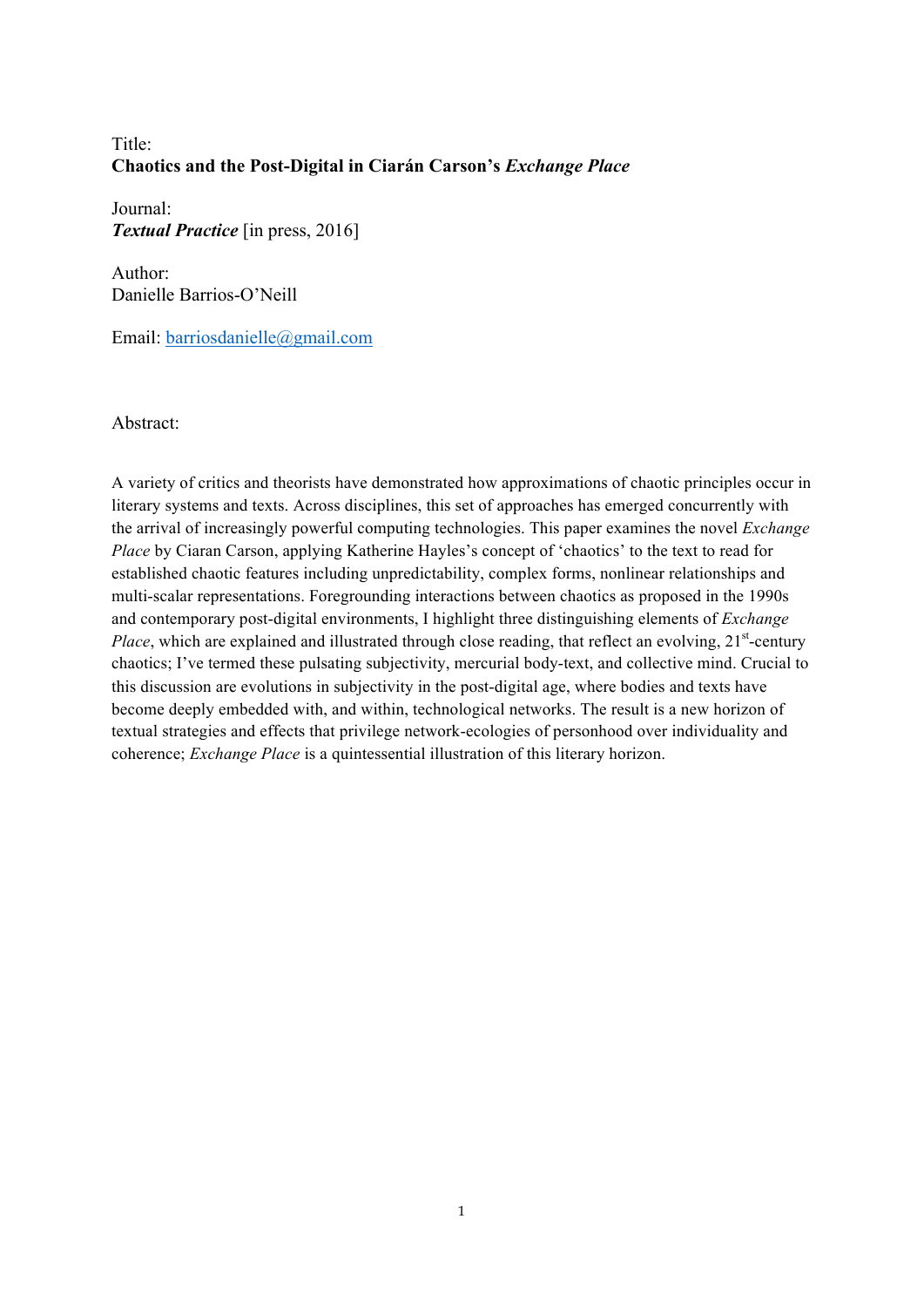### **Chaotics and the Post-Digital in Ciarán Carson's** *Exchange Place*

In *Chaos and Order* (1991), Katherine Hayles established the term *chaotics* to signify literary manifestations of chaotic dynamics. Chaos theory, defined narrowly, refers to features of systemic processes that bely the existence of complex and often hidden structures beneath seemingly random and noisy behaviour.<sup>1</sup> In her exploration of chaotics, Hayles differentiates between the science of chaos proper and pervasive phenomena by which dynamics of chaotic systems, or chaotic tendencies, have emerged in other cultural arenas.<sup>2</sup> A variety of critics and theorists have since demonstrated how approximations of chaotic principles occur in literary systems and texts; this has included investigation of a range of thematic and structural elements, where unpredictability, multiple complex forms, and tendencies toward nonlinear relationships and multi-scalar representations feature. <sup>3</sup> Across disciplines, this set of approaches has emerged concurrently with the arrival of increasingly powerful computing technologies, relying in many cases upon mathematical investigations that can only be achieved with the help of computational algorithms. Now networked technologies are becoming, beyond transparent, largely invisible and deeply ingrained in daily lives and the cultural psyche; synchronously, we have become more cognizant and more expressive of complex system dynamics in cultural texts.<sup>4</sup> Humanities scholarship accommodates complexity approaches concerned with applications of computing to humanities texts as data, and those concerned with applications of computing concepts to theoretical readings of texts; the discussion here is most interested in how the latter type is able to express a balance between what Peter Boxall has described as the 'reality of history' in contemporary writing an attempt to grasp the materiality and texture of the real—and the distance and abstraction of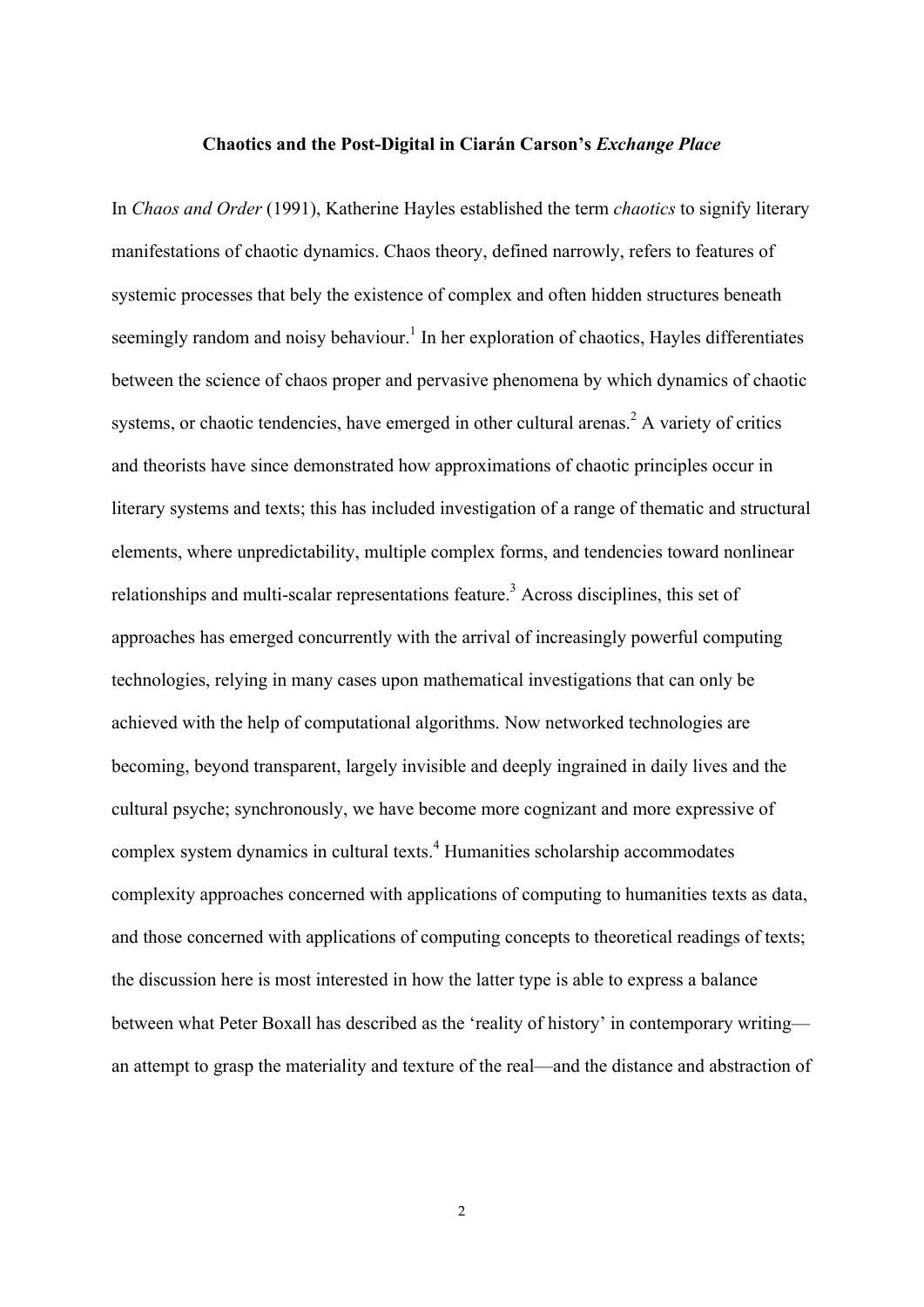the post-digital age, in which information is increasingly embedded in material structures, and materials are increasingly embedded in informational ones.<sup>5</sup>

It is in this context that I will discuss the work of Belfast writer Ciaran Carson, particularly his most recent novel *Exchange Place*. In recent decades, Carson has emerged as one of the most inventive of contemporary writers, his unique style of textualising space distinguishing his work within the frames of British/Northern Irish, Irish and postcolonial literatures. <sup>6</sup> However, analysing the informatics aspect of Carson's work requires a thoroughly different sort of critical project, one with roots in both literary and technological theory. This sort of argument will bring to the fore high-tech features of Carson's writing that more traditional approaches have thus far left vague or only partially explored, including the significance of multi-scalar representations of materiality and nonlinear dynamics of textual form. Drawing on concepts from complexity studies, I will explore chaotics in the literary text: negotiations between traditional literary forms and the emergence of complex structures of physical and ecological relationship. Feeding into broader discussions of contemporary identity transformations relative to new and emerging technologies, this approach could be applied to many texts and authors; here I will focus on Carson's fascinating interplay between the post-digital and the chaotic in representing modern subjectivity. Certain structures emerge in the text that, I will argue, are distinguishing features of chaotics in the post-digital era, especially for their intercourse with the informational-material relationship. The major distinctions relevant to Carson that I will designate as chaotic within his textual practice are the elements of pulsating subjectivity, mercurial body-text, and collective mind. Examining these elements will serve to demonstrate ways in which informational networks are reconfiguring textual practice, on the one hand, and on the other, enabling personhood to take new forms, in and out of the literary text.<sup>7</sup>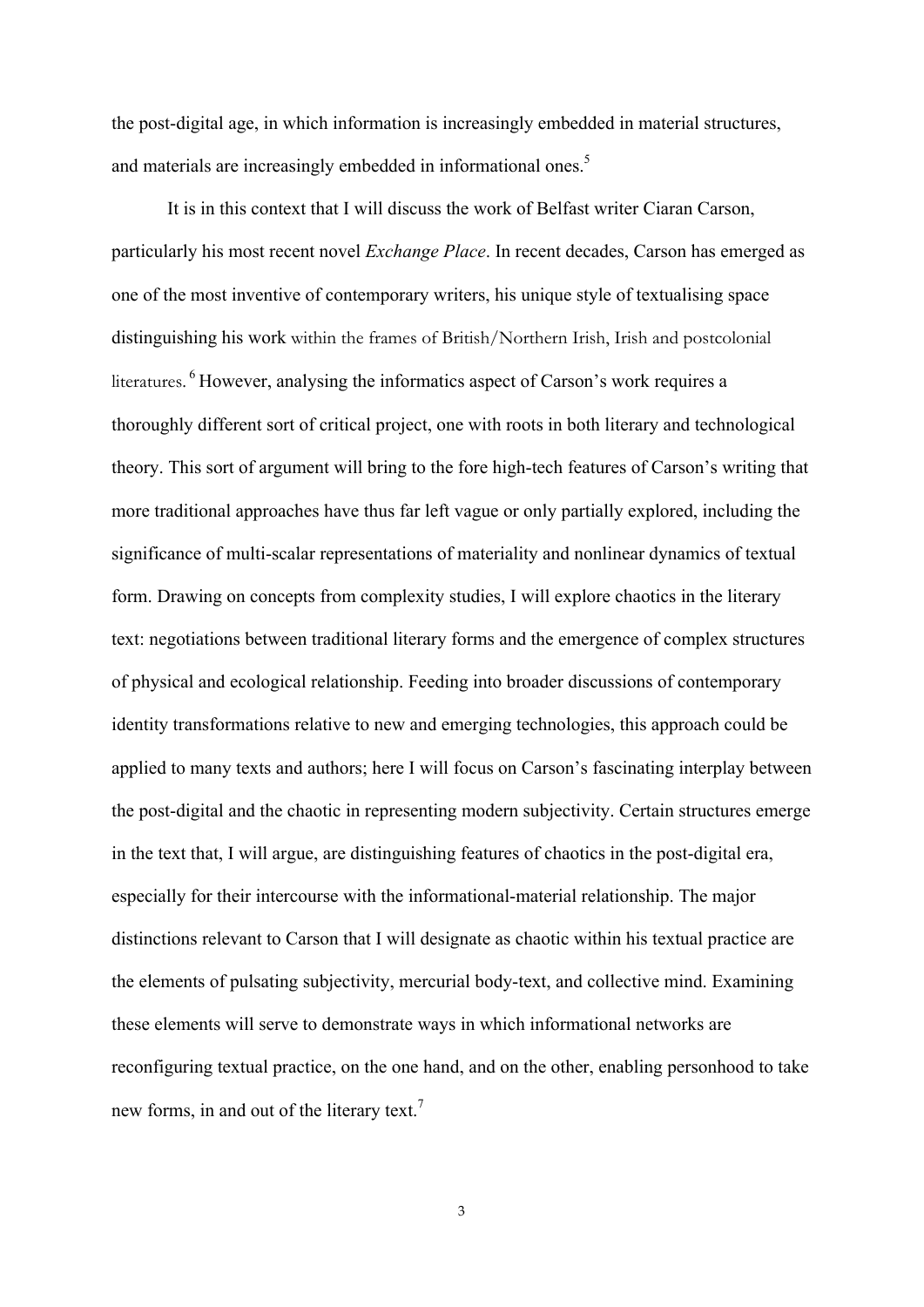#### **Pulsating Subjectivity**

Carson himself has been vague in discussion of how technology, and particularly digitality, has influenced his work. In an interview with Elmer Kennedy-Andrews in 2009, asked whether and how the "new technological culture" and digital aesthetics may have influenced his poetry, Carson responded, "I don't think about it that much."<sup>1</sup> Yet his work is emphatically post-digital: between 1990 and 2000 Carson wrote dark networks into *Belfast Confetti,* created outward-bound and fantastic virtual environments in *First Language* (1993) and *The Ballad of the HMS Belfast* (1999), tested programmatic order and codes in *Letters from the Alphabet* (1995) and *Opera et Cetera* (1996), created a geometry of nested virtual worlds in *The Star Factory* (1997), and produced multifarious instantiations of all of these methods on smaller scales in other works, either thematically or structurally.<sup>8</sup>

The structure of *Exchange Place* is also defined by networks, with a plot focused largely on a constellation of connections between two men, John Kilfeather and John Kilpatrick. The structure of the novel is a back-and-forth progression, shifting from one John's perspective to that of the other John, and while these men are not ostensibly connected, or so it seems, much of the suspense of the novel draws upon numerous revelations of similarities between them, and revelations that these apparent strangers have not only traveled the same streets, they have somehow known the same friends and owned the same items of clothing. The novel starts out as a search, not a mystery, however. At the start, both men are in search of a book in some form: Kilfeather traverses Belfast in search of a notebook he has lost, as Kilpatrick meanwhile searches Paris for material for a book he intends to write. Coincidentally, or not, both men are also in search of a mutual friend who

<u> 1989 - Johann Barn, mars ann an t-Amhain an t-Amhain an t-Amhain an t-Amhain an t-Amhain an t-Amhain an t-Amh</u>

<sup>1</sup> Elmer Kennedy-Andrews, *Ciaran Carson: Critical Essays* (Dublin, IE: Four Courts Press, 2009), p 26.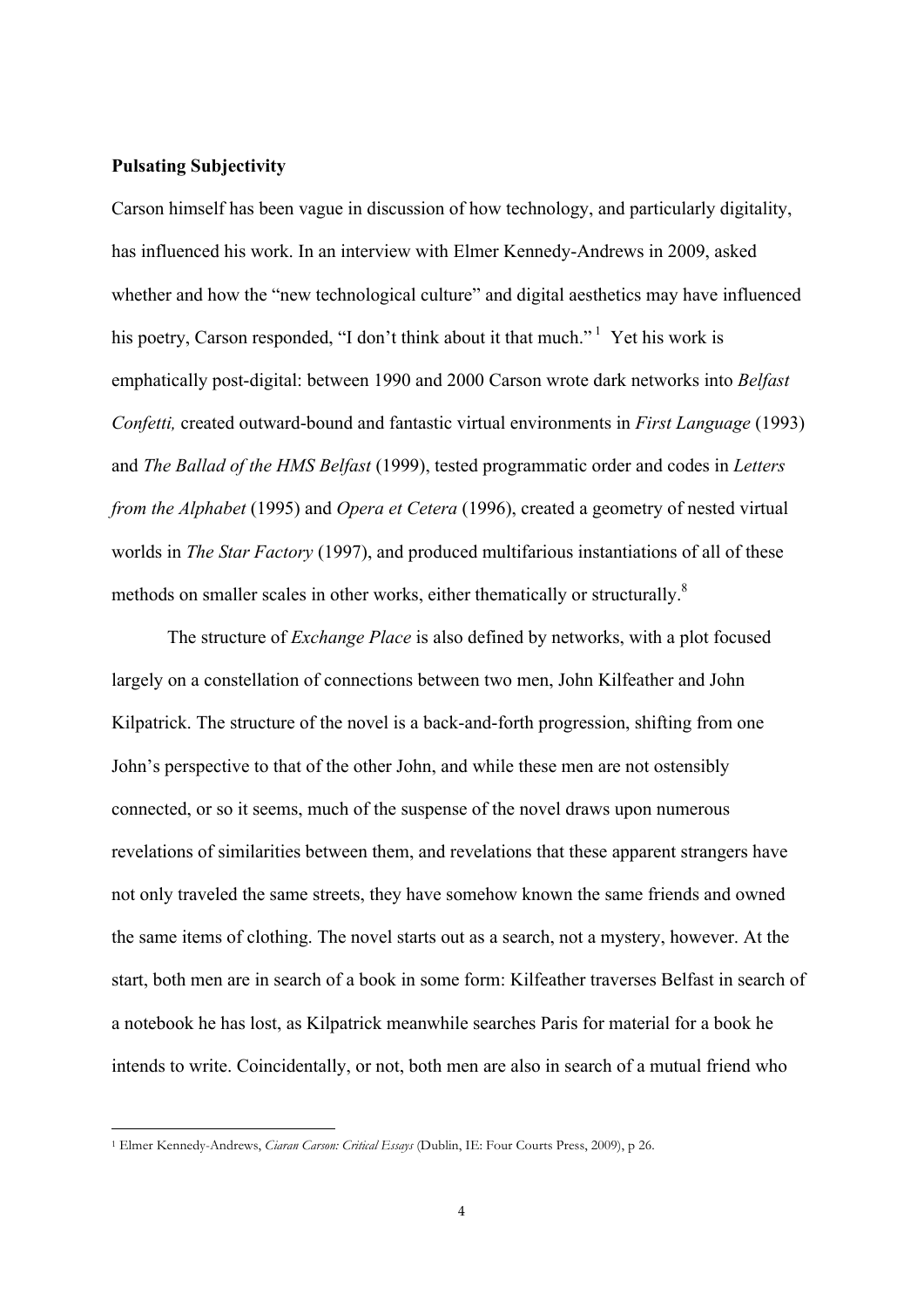has gone missing, who is also named John. Throughout the traversals of Belfast and Paris that unfold, there is a building dissolution of each man's sense of identity as each becomes aware of the existence of his seeming *doppelgänger*. This is characterised by fear and flirtation with the feeling, for both men, that 'you are not the man they say you are, you are someone else'—brought home in the end by a revelation that for each man, on a variety of levels, this is true. $9$ 

*Exchange Place* presents a chaotic worldview characterized by a turbulent profusion of perspectives that is also deeply ordered. The text consistently returns to endless amalgamations of bodily as well as conceptual forms and their contents: experience and forms are mutually overlapping. 'Each listener hears a different music,' speaks the main protagonist,

just as each of us is not only who we think we are, but the person seen and thought into being by others. Eyes staring at one's back. Meeting of glances. We are others in the eyes of others. I am many John Kilfeathers. …. I thought of Dutch painting, colours mixed on a palette, scumbled into one another to become another, and the smell of oil paint entering the brain through the nostrils, down the neural pathways, reconfiguring the dendrite fractals in a fugue of variant and deviation.<sup>10</sup>

Carson's use of the collective "we" in this passage as well as many others throughout the novel is in one sense a way to identify with many perspectives, to suggest a collective humanness that is central to the novel's worldview. Reflection on "we" as a group also serves to create distance, not unlike the almost scientific, mathematical or even medical language toward the end of the passage, describing "a fugue of *variant* and *deviation*" and "*dendrite* fractals" [my emphasis]. In these ways Carson effectively defamiliarises the subject (and the reader) from identity itself, taking a perspective that is both external (the "meeting of glances") and internal (envisioning impulses travelling "down the neural pathways"). The passage takes place both outside and within the body, in which processes of mind and the interior mirror fractal patterns out in the world, among "many John Kilfeathers".<sup>11</sup>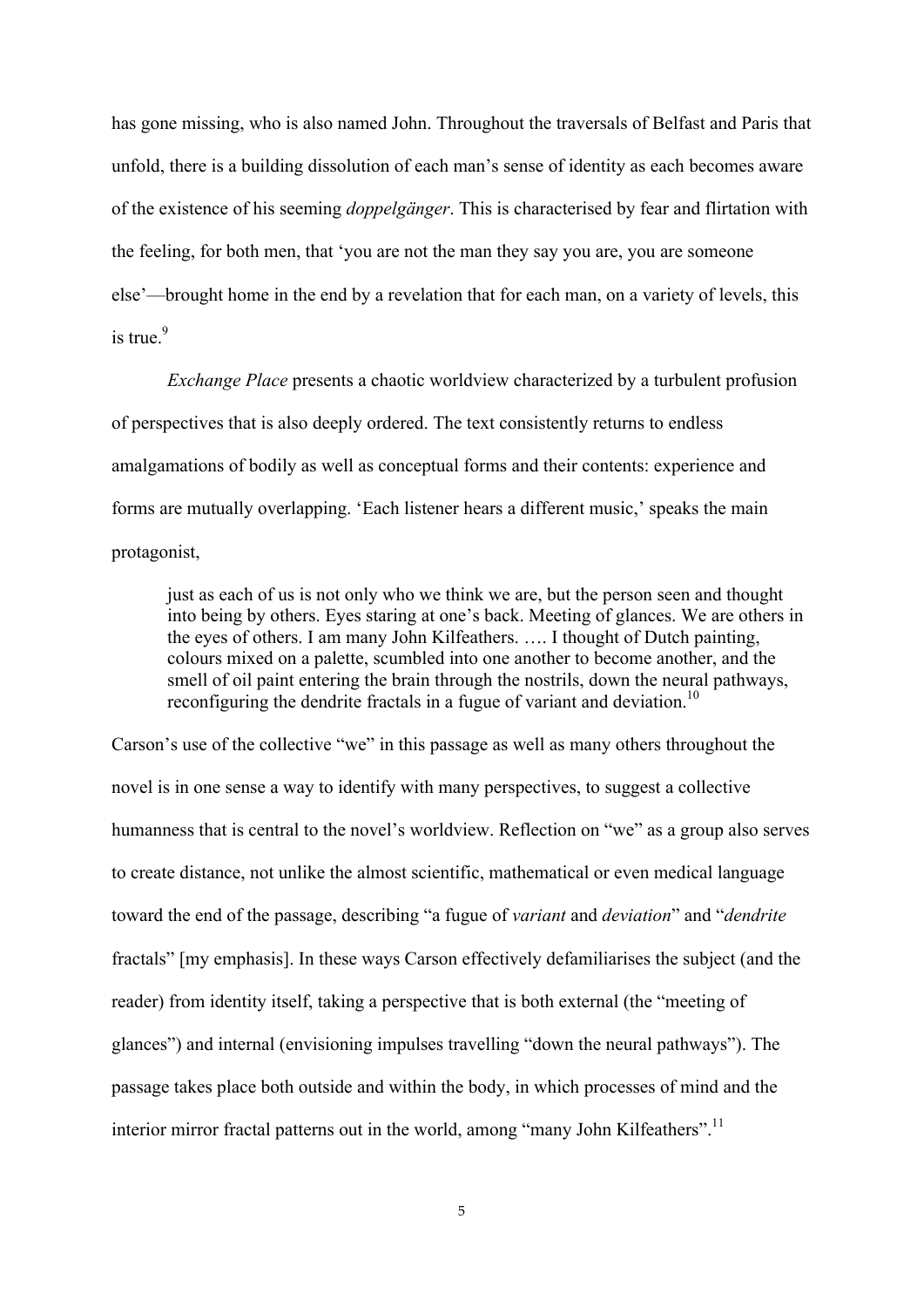This is the physically shared universe in which, as Ihab Hassan has it, we 'plough the dust of stars; .. bite galaxies in an apple and drink the universe in a glass of rain.<sup>'12</sup> Carson represents a humanity that is thus enmeshed in complex and interconnected, deeply embedded rules. 'Clouds, river deltas, root systems,' he writes,

coastlines, music, fluid turbulence, the fluctuations of the stock market, the movement of the crowd on a station concourse, raindrops trickling down a windowpane, all follow a pattern. … The assignation that is to us unexpected,… has been … initiated long in advance.<sup>13</sup>

He presents the contemporary moment as rich and networked, overwhelming attention span and imagination with multitudinous presences and states of being that, while appearing random, are ordered and "initiated in advance." And the subject is embedded within this order, unknowing—'like an actor who waits in the wings composing himself to deliver the words composed by another ... the part will take him over.<sup>14</sup>

But, remarkably, subjective absence is equally necessary. In one instance, Carson's

disembodied narrator searches for a real location in hyperspace:

I turn to Google Maps and drag the pegman icon to 41 Rue du Sentier on Street View. A modest shop front in a narrow, empty street, it looks nothing like the house in the book. It bears no name, only the number 41 above the door. The blinds are drawn. As I pan along the street I know I have been here before, in the garment district, walking past window displays of bolts of cloth and tailor's dummies, I would have walked past No. 41 without registering it then. And I get that uncanny feeling sometimes generated by Street View, that one is actually there, a disembodied spirit roving along a street in the here and now, except it is not now, for the Street View photographs are continually outmoded by the present.<sup>15</sup>

This is a virtual experience full of emptiness: the house bears no name, blinds are drawn, surrounding shop windows are filled with tailor's dummies. Likewise, the speaker imagines himself in this space as a roving, 'disembodied spirit,' making it an uninhabited and empty space even in the moment it is experienced. Where here subjectivity is disembodied, elsewhere it is the vacated body: '*Je ne suis rien …* I am nothing. Nothing but a clear silhouette, this evening, on a café terrace.<sup>16</sup> Carson's subject might be read as 'flickering',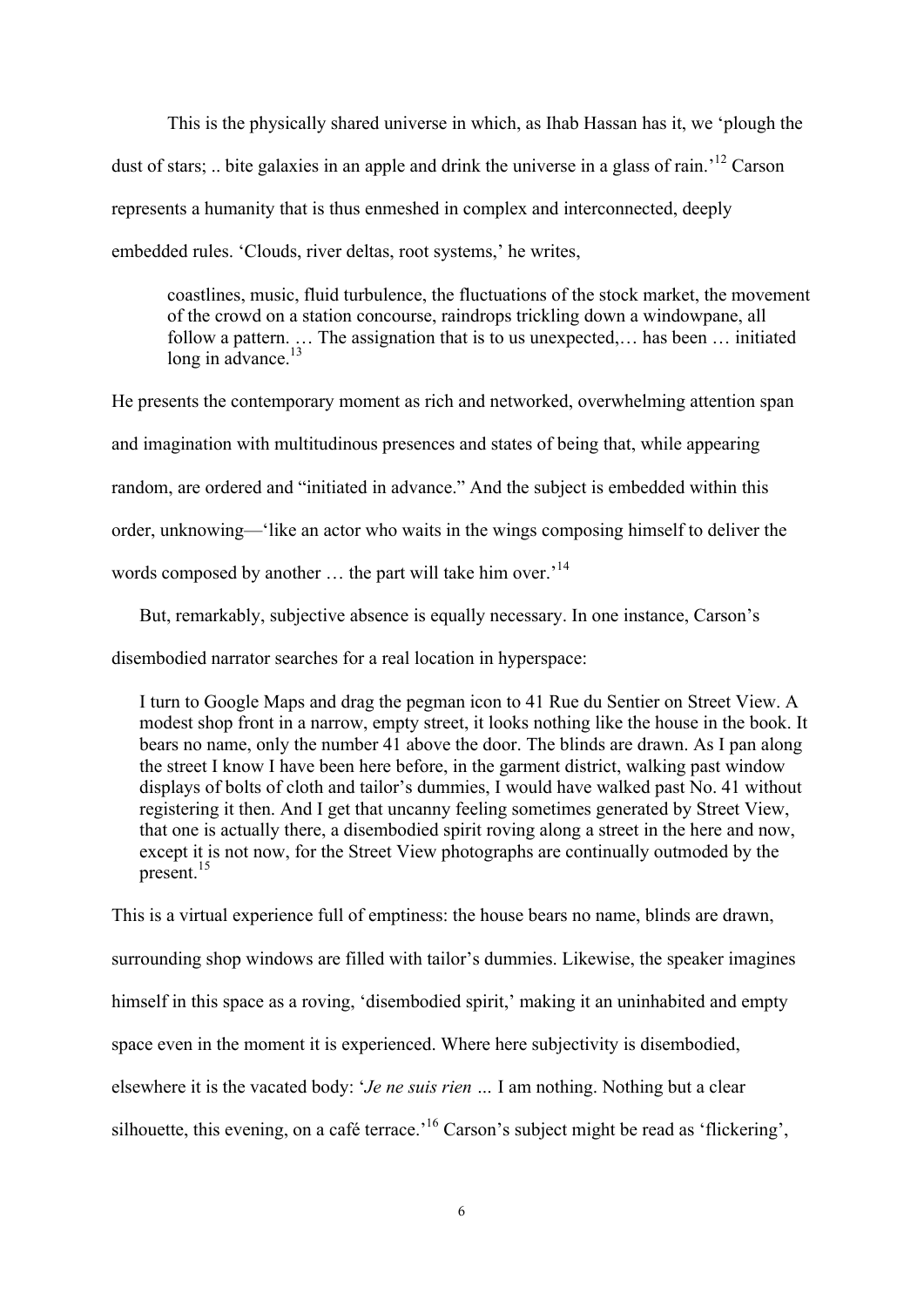sharing characteristics of Hayles's *flickering signifier* (the concept itself developed from Lacan's 'floating signifier'), having, like contemporary language, tendencies toward 'unexpected metamorphoses, attenuations, and dispersions' by which the subject oscillates back and forth between states of presence.<sup>17</sup> I would characterise this subject somewhat differently however, to express the presence/absence dynamics in a 'pulsation' rather than 'flickering.' This indicates how, more than simply altering a state of presence, the subject's back-and-forth movement between states is rhythmic, non-random, and has roots in materiality and embodiment that connect it to a larger chaotic experiment.

Profoundly in the post-digital era, embodied selfhood has unraveled. In the noisy age of 'selfies', the concept of a self in critical theory has all but disintegrated, and contemporary space is haunted by absences and simulacra associated with digital disembodiment: avatars, screen names, social media profiles standing in for presence. Subjectivity and identity have become, as Carson has it, 'a clear silhouette.<sup>18</sup> The blank subject space evokes a defining condition of urban modernity, whereby human beings and human systems operate at increasing distance and remoteness; human being is, now more emphatically than ever, 'a series of correspondences,' back-and-forth exchanges of information. <sup>19</sup> *Exchange Place* fixates upon this aspect of modern subjectivity, employing *doppelgängers*, amnesia, and double identities to demonstrate repeatedly the interchange, and interchangeability, of being. 'Selves' are more likely to manifest as absences, doubles, reproductions, potential impostors, and the possibilities of any or all of these, rather than a single person with a single story. In this novel identity is intricately bound up with information exchange, and both are active, evolving, and diffuse. 'What was my name?' Kilfeather asks. 'Where was I coming from? Where was I going? I was this John, and that John, and the other John, and I was everyone and everything around me.<sup>20</sup>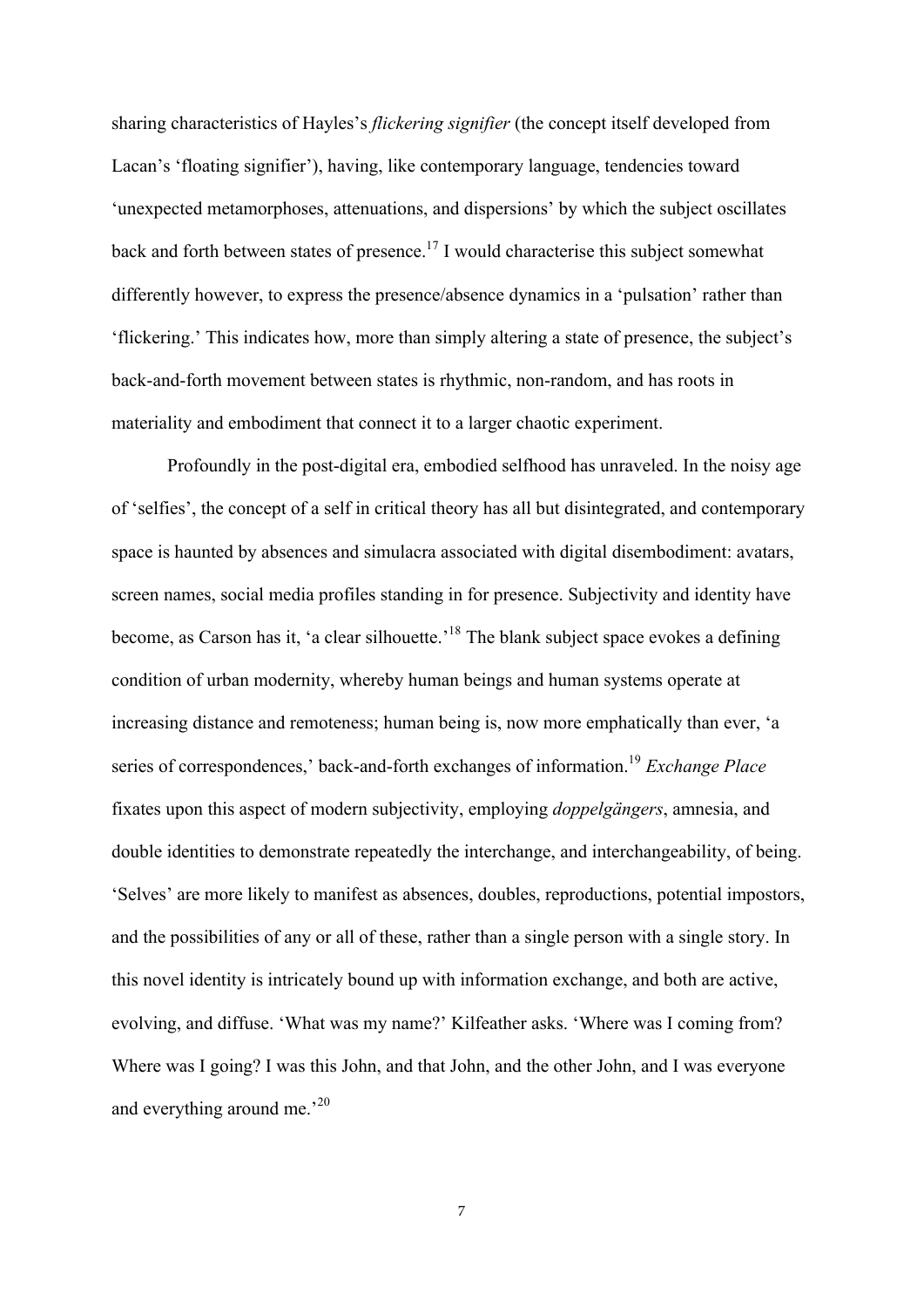The action of the novel follows the linked narratives of two men, who are in an almost literal sense versions of each other, a fact that becomes known to the main protagonist, John Kilfeather, as the novel progresses. Self is presented in complex ways throughout the narrative, as Carson constructs a sort of non-identity for Kilfeather against conditions of expansive diffusion and scale, taking the narrative down 'a veritable rookery of hallways, alleyways and gangways,' where, gliding through the city never more than half-present, he is 'like a revenant from the future.'<sup>21</sup> Interestingly, Carson makes what could be interpreted as the most literal case thus far for a Haylesian posthumanism in this novel. 'When an organism interacts with an object,' he writes,

be it within body boundaries (for example, pain) or outside of them (for example, a landscape), it creates a narrative. This is true whether the object be perceived in the present moment, or recalled, for the past continues to influence our behaviour. The hippocampus is a vital structure in the mapping of multiple, concurrent stimuli. It receives signals related to activity in all sensory cortices, which arrive indirectly at the end of several projection chains with multiple synapses, and reciprocates signals via backward projections along the same chains. In plain speech, *it is the instrument by which we assemble ourselves*. A human being is a story-telling machine, and the self is a centre of narrative gravity.<sup>22</sup> [my emphasis]

Narrative is, put simply, an exchange of information, and it is the counting and recounting of this information that forms the basis of personhood: Carson proposes that we are the story we tell ourselves. Hayles argues a similar point in *How We Became Posthuman*, describing narrative as 'a kind of textual android created through patterns of assembly and disassembly. There is no natural body to this text, any more than there are natural bodies within the text.<sup>23</sup> Again, at moments the passage reads almost like a medical text, only Carson goes farther this time to say "a human being is a storytelling machine," a statement that bespeaks a deeply Haylesian posthumanism, its dissolution of human nature linked closely to the function of narrative, a view that storytelling is an unpredictable (read: chaotic) act of information exchange that forms the body/text in equally unpredictable ways.<sup>24</sup> Carson's description of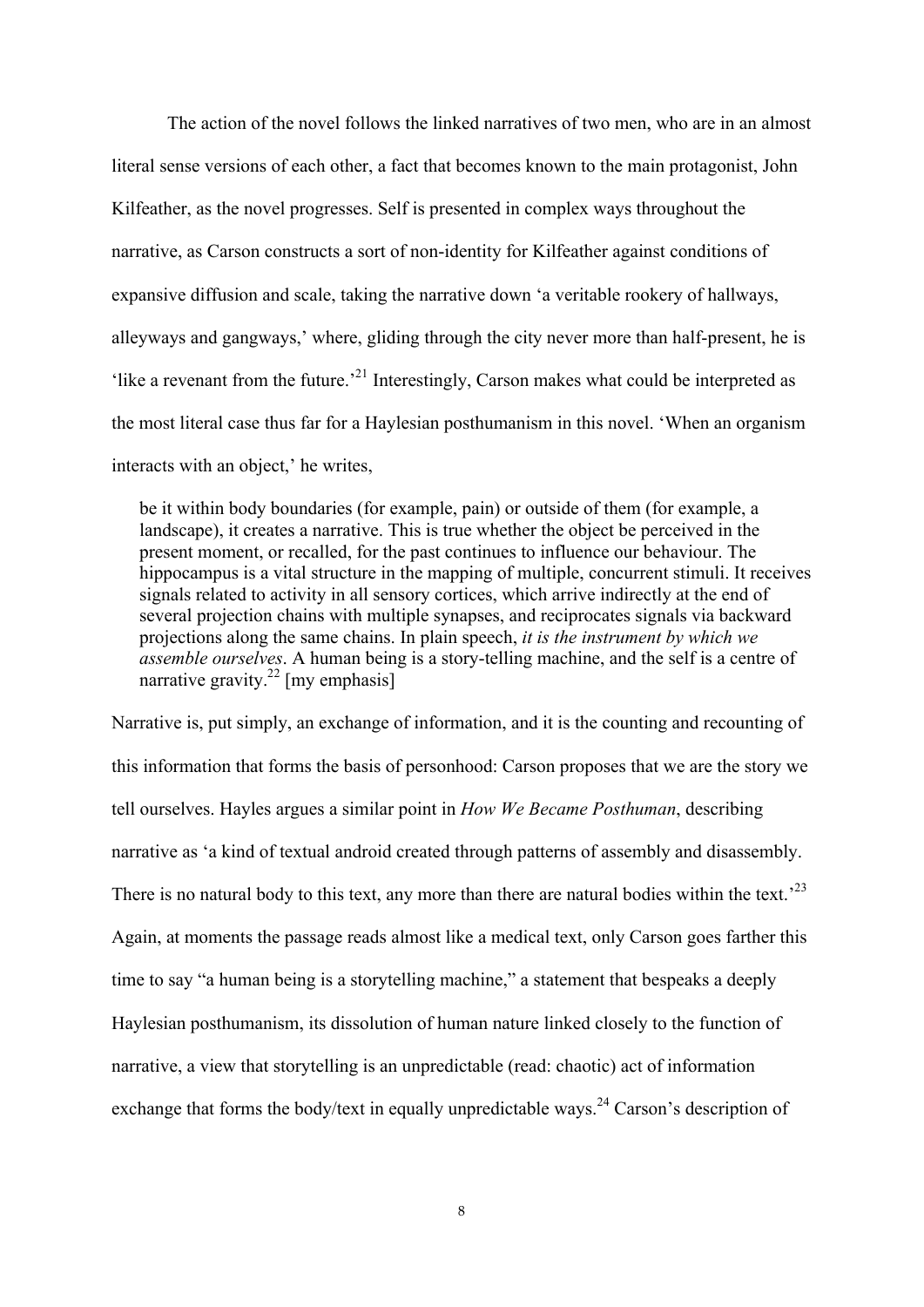information travelling within and across bodily boundaries also evokes Norbert Wiener's discussions of cybernetic communications among humans and machines. According to Weiner, behaviour is composed of feedback loops among humans and machines, with outcomes determined by rules ultimately physical, governed by the motion of molecules, but filtered through a thousand microconditions that can't be accounted for, conforming, again, to the model of chaos.  $25$  In other words, a person is a dynamic system.

It is the illusion of the discrete individual, and simultaneously the illusion of the discrete text, *Exchange Place* chaotically deconstructs. An important element of this deconstruction is the thwarted desire to see oneself coherently, enacted through subjective pulsations, back and forth between internal and external views. Kilfeather daydreams that he can, for instance, like 'a disembodied mental eye or camera lens,… pan round and see myself from different angles  $\dots$  as if I see myself as someone else.<sup>26</sup> Later, something like this plays out, as Kilfeather and Kilpatrick briefly meet eyes on the streets of Paris, dressed exactly the same, carrying the same briefcase, before one of the pair, 'with the gesture of a magician who has come to the end of his stage act  $\ldots$  swept off the hat, made a low bow, and vanished.<sup>27</sup> The anonymous, other self becomes in this novel a blank or empty subject position into which the reader can project herself, a space in which to perform and interrogate identity, a stage upon which subject can hyperrealistically watch himself. However, thrusting subjectivity onstage is also bound up with a compulsion to frame the self in such a way that forces the subject to cohere, offering some proof of identity. Only by leaving the body can one contemplate selfhood with any distinction.<sup>28</sup> But through the evacuation of the body, the self is (momentarily) lost to the environment, as perspective merges with everything outside:

I am arrested in an endless moment. I stop. My hands, my lips, my nose, my tongue are tingling. The sensation spreads through my whole body. Now it affects my eyes. As I look at the trees, the grass, the clouds, they exhibit a silent boiling. Everything is quivering and streaming upwards in a kind of ecstasy, the hum of crickets all around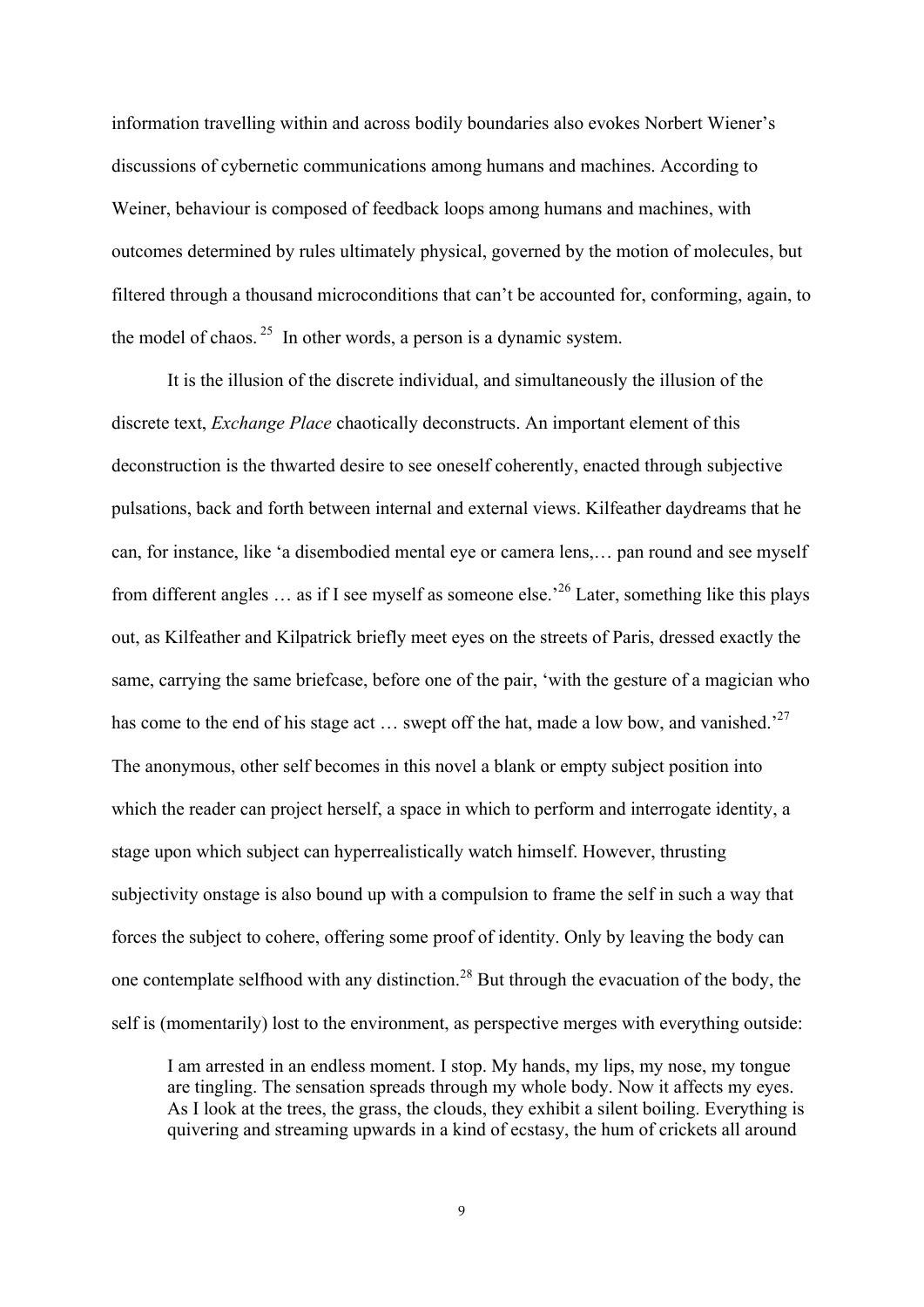like a buzz of colour corresponding to the sound I hear. My body is vibrating to everything around me.<sup>29</sup>

Converging with the environment is a process both enlightening and overwhelming, its intensity forcing the subject to contract back into the space of character or body, reassembling there. These patterns of subjective expansion and contraction are not unlike the pulsing of a heart, where pulse also means 'signal' or 'impulse': the heart sends material as well as information to surrounding tissues each time it beats. This works similarly to the movement of a flock of starlings, the classic illustration of chaos theory in motion, whereby each small, individual movement of a single bird sends a message to surrounding individuals, which instructs them where to go next.<sup>30</sup> The result is a coherently, unexpectedly unified organism, 'swooping in perfect unison as if orchestrated by telepathy.'<sup>31</sup>

#### **Mercurial Body-Text**

It is almost as if selfhood were a casing that one could assume and vacate as one does a suit of clothing, an idea that Carson plays with throughout the novel: '[I]n wearing the suit, … I would think myself into the character of Harland: a kind of method writing, not unlike method acting, where the actor  $\ldots$  immerses himself in the part<sup>2</sup>.<sup>32</sup> But internal immersion disallows the subject from seeing himself coherently—even in assuming the role of another, as it merges with himself—so eventually he will be compelled expand and diffuse outward again, like a substance that can take a variety of forms.

If identity is a costume that can be assumed, it is as much for Carson a soluble envelope, with boundaries constantly dissolving and recondensing—sometimes solid, sometimes liquid. In Carson's text we see what I will call *mercurial body-text*: physical bodies and physical texts continuously take shape, lose shape, bleed into each other and recombine in new forms, as if they were instantiations of a single substance. This corresponds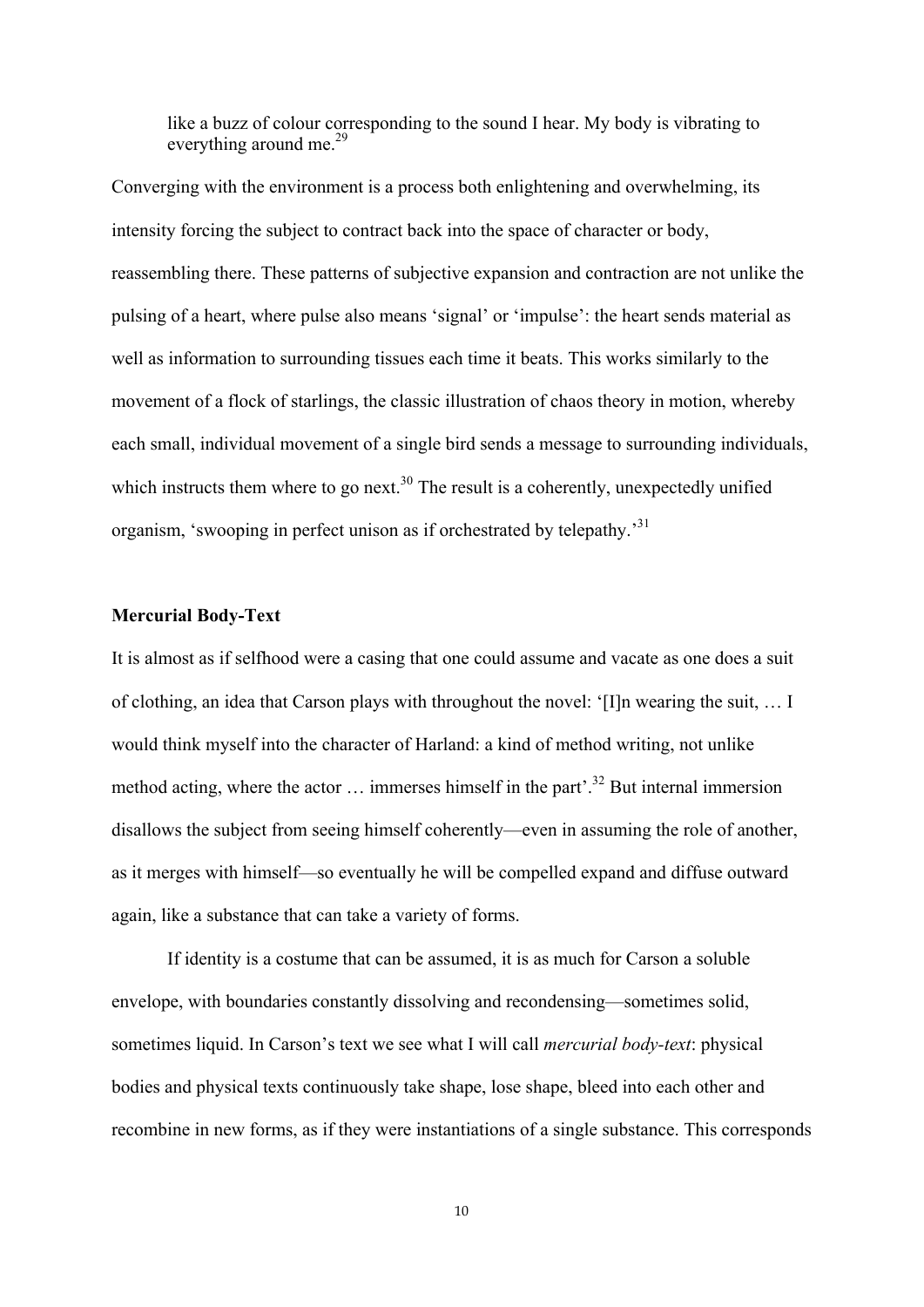to the chaotic dynamics of infinite recombination in nature and systems, whereby 'order' appears to arise out of 'chaos'; more accurately, increasing complexity allows for leaps in self-organisation, producing something new.<sup>33</sup> Kilpatrick's book about Paris is an example; he describes it as composed of extracts from other works, in the form of retellings or borrowings, where Kilpatrick turns and returns to Benjamin's *Arcades Project* as a point of reference, a book in which multiplications and bifurcations lead to surprising emergences from unexpected passageways. Benjamin describes these as dreams arising from an underworld; John Kilpatrick, after quoting Benjamin, calls this underworld 'an invisible abyss' beneath his feet, 'dead city layered upon dead city' not unlike the coral reef, and we accompany him as he emerges from it.<sup>34</sup>

Not coincidentally, *The Arcades Project* is a work to which Carson has often alluded, as well as quoting and paraphrasing it, many times in a number of his own books.<sup>35</sup> After its example, *Exchange Place* is a similarly complicated arrangement of numerous voices, including, it seems, Carson's own. That is, the novel reads more than slightly autobiographically: its Belfast narrator is roughly the age Carson was at the time he was writing the book; he carefully describes his taste in clothing which is, incidentally, similar to Carson's own style of dress; he writes as a profession, and a number of other details and statements that bely, at the very least, no attempt to avoid conjecture of some autobiography on Carson's part.<sup>36</sup> The novel continually disrupts any hint of closure by creating concentric circles like this, that frame and reframe the narrative in a repeating, fractal architecture. Curiously, the outer narrative frames the re-reading by Kilfeather, of a book manuscript that he has previously written and recently rediscovered, titled *X+K=Y*; this is the same title as a manuscript that Carson was working on in 2009, but never published.37 *Exchange Place* presumably features material from this manuscript, or perhaps was even derived from that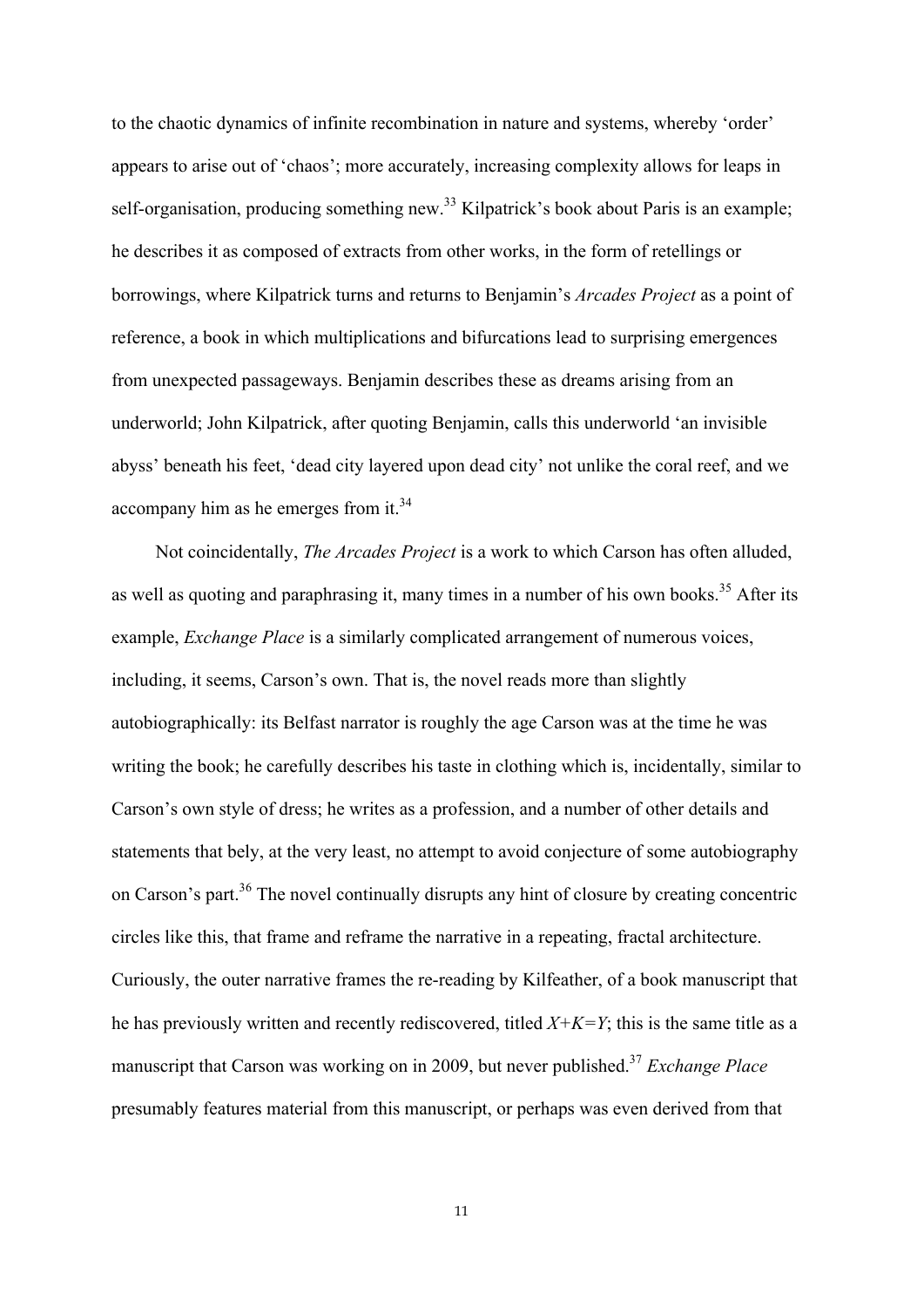manuscript in some form. The fictional manuscript  $X+K=Y$ , in any case, allegedly comprises selections and paraphrasings from other authors (much like Kilpatrick's book). These selections include one from Irish experimental physicist Fournier d'Albe, who, Kilfeather explains,

in his book, *Two New Worlds*, published in 1908, proposed a hierarchical clustering model for the structure of the universe which anticipated modern fractal theory. Fournier's fractal was a snowflake pattern consisting of five parts; each of those parts was a miniature copy of that snowflake; those miniature copies were composed of still smaller snowflakes, and so on, in a dizzying blizzard of self-replication. Worlds lay within worlds in nested frequencies.  $38$ 

As is characteristic for Carson, this passage from the novel reads reflexively, serving perhaps as a way of situating *X+K=Y* in relation to *Exchange Place*, Kilpatrick's book in relation to Benjamin's *Arcades Project* and so forth. Each story contained in the novel is rendered as a sort of nesting frame in a fractal narrative architecture. Particularly in passages like this one, which appear on numerous occasions, Carson fits Gordon Slethaug's characterisation of the 'metachaotic' text, using chaotic systems self-reflexively, the text an occasion to explore chaotic conditions in the natural world, where "worlds lay within worlds."<sup>39</sup> Here as elsewhere, Carson represents experience as turbulent flows of information across varying circuitry: 'Ratlines, S-twists, plaited halyards', story lines and strings of dialogue, communication wires and strands of DNA—immateriality and materiality mutually embedded<sup>40</sup>

Much of *Exchange Place* is concerned with books, particularly their materiality: purchasing books, book stalls, lifting and touching books, turning pages of manuscript, writing in books and notebooks, packed bookshelves, old books, notebooks shoved between books. Books are continually framed as proof of identity, presence, and personal history. Though the foregrounding of links between book and body is not new, the chaotic text poses new problematics for books as well as bodies. 'The literary corpus,' Hayles writes,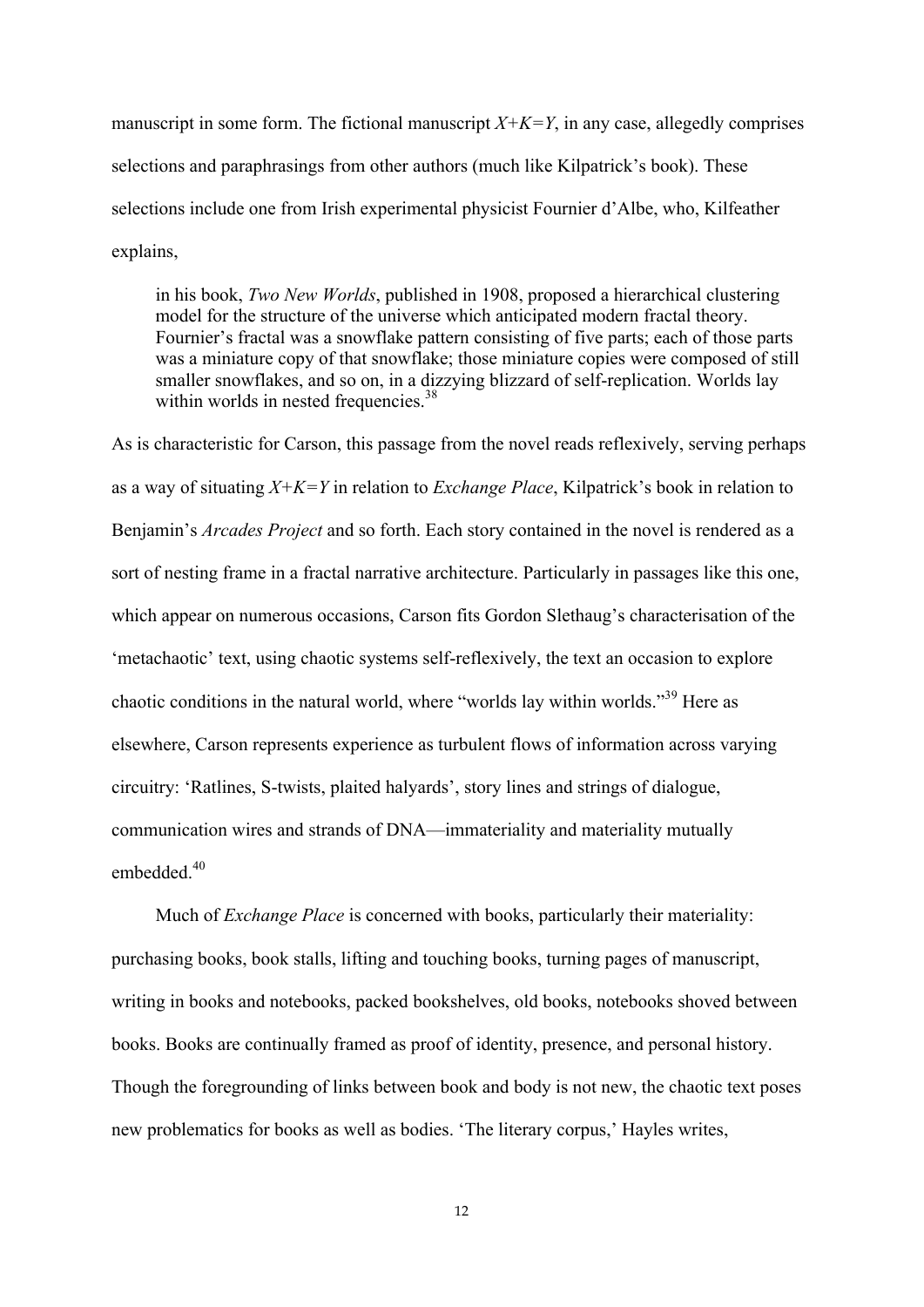is at once a physical object and a space of representation, a body and a message. Because they have bodies, books and humans have something to lose if they are regarded solely as informational patterns, namely the resistant materiality that has traditionally marked the durable inscription of books no less than it has marked our experiences of living as embodied creatures.<sup>41</sup>

The threat of 'something to lose', borne of the centrality of disembodied data structures and remote networks that, at least on the surface, challenge the integrity of books and bodies, motivates the book to posit its own coherence and the bodied individual to do the same. Kilfeather grounds himself, at the novel's beginning and end, in material space: he is 'John Kilfeather, 41 Elsinore Gardens, Belfast BT15 3FB, Northern Ireland, United Kingdom, Europe, The World.' The novel is bound paradoxically between matching passages, like book covers, repeating the same phrase at the end ('John Kilfeather, 41 Elsinore Gardens, Belfast…')—representing the enclosure and coherence of identity that the protagonist is seeking throughout the book.<sup>42</sup> 'Indeed, some of the notebooks carry my name,' says Kilfeather, 'and my address, as a form of security. A proof of my identity.<sup>43</sup> The address is a multi-scalar "You are here" point in the text: it provides endpoints within a larger historical narrative, the first instance referencing Kilfeather's childhood (he explains he used to write it in his books as a boy), the latter closing the book on the present, coming full circle: "You are [back] here." And the address is also used to create an orientation in space by isolating a place on the map and binding the individual within it: "You are [contained] here." These points are the centres of gravity that hold the narrative together, and that, according to Carson's characterization, might be considered elements of the self.

Interestingly in this novel, clothing serves a similar purpose. The shape of the body, once perceived to be unproblematically individual, determined the shape of literary textuality; individual subjectivity, as Hayles put it, was 'warranted by the body rather than contained within it.<sup> $44$ </sup> As the body informs the shape of the text, textuality also reforms the body, again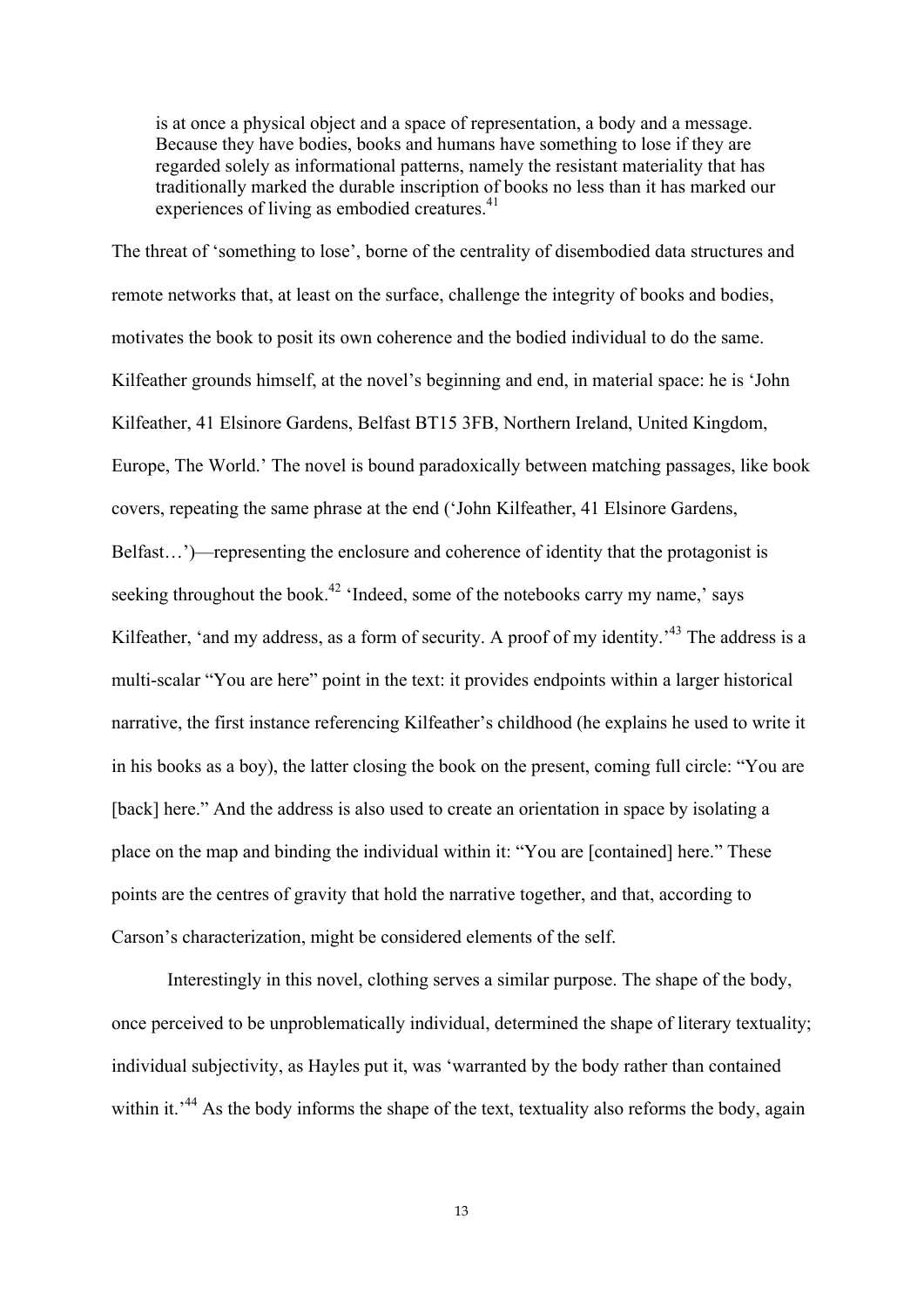like a shell, like clothing: 'Yes, said Gordon, what clothes can do for us. *Le style, c'est l'homme*…. I believe the phrase originally referred to literary style, as if we clothe ourselves in language, which I guess we do after a fashion.<sup>45</sup> The conflation of clothing, fashion, and language is deliberate throughout the novel, with articles of clothing serving to orient the individual to himself, through details of texture and colour as they evoke preference and memory, as well as to serve as a shell or shelter in which the protagonists hide. "Yesterday I was wearing a navy-blue herringbone 1960s Burton suit," says Kilfeather, "with a white linen handkerchief stuffed in the breast pocket, white Oxford shirt with a sky blue stripe, brown knitted silk tie,…. No one really sees that dapper gent, and I proceed through the city unmolested."<sup>46</sup> Anonymity is desirable, in this case at least, and fashion is a defence of the complexity beneath, which is more delicate and powerful at once: "atoms … forged aeons ago in the stars, billions of atoms forming dense thickets of neurons and transmission cables endlessly communicating."<sup>47</sup> Particularly for Carson's attention to books and stories, our attention is drawn to the fact that the text similarly wears the fashion of contemporary storytelling and language, and at the same time contains infinite sublevel interactions that are both timeless and ever-changing relative to the fashions of literature, "literary style" itself.

Between the book covers, so to speak, *Exchange Place* is made up of countless dynamic interactions of countless elements, many of which we have seen before, and will likely see again in Carson's work. The scene of Belfast has been a sort of living backdrop for much of Carson's poetry and prose, nor is his interest in Paris new.<sup>48</sup> But more than this, Carson is known for enacting a routine, irregular repetition of specific items, locations and characters throughout his body of works.49 In the first ten pages of *Exchange Place*, for example, we are made aware of surveillance ("you never know who might be watching or listening in on you"); we come across a 1950 herringbone suit, the Morning Star pub and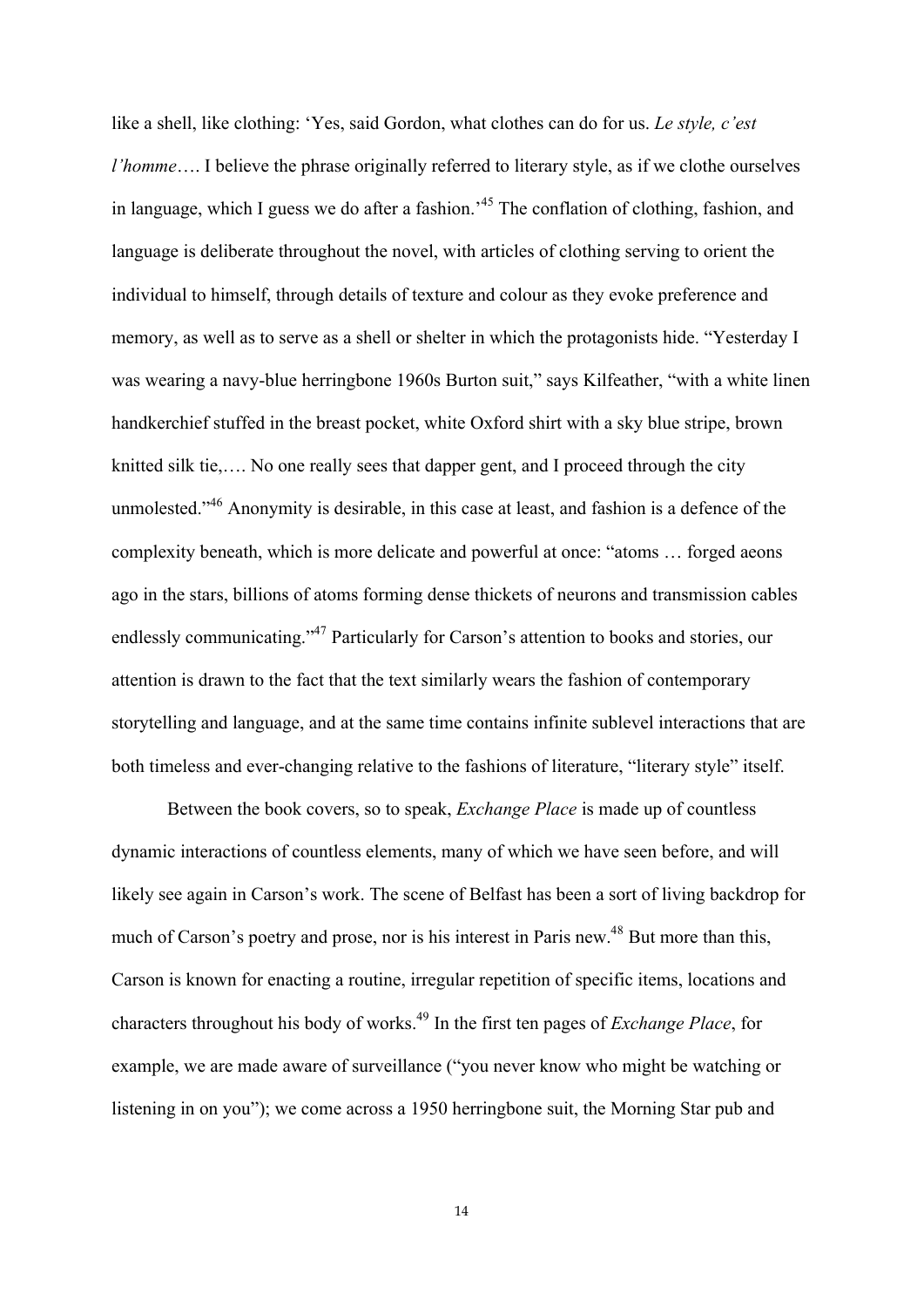Muriel's bar; we get detail on a Waterman's pen, and meet John Beringer the watchmaker; these are all elements that have been appeared before, multiple times and in a variety of situations and gradations, in others of Carson's books.<sup>50</sup> And these are just a few of what must be hundreds of Carson's repetitions. The associative links that accumulate between these elements over time, within single books and across the works, evoke an expansiveness that exceeds any particular book; Carson's worlds are connected by grammars of links and passageways whereby recurring moments and images across poems and books can and should be followed, like a trail of crumbs, to other stations in his compendium. Of this, Kennedy-Andrews has lightly discussed the technological influences in Carson's poetry, raising a possibility that these links make his poetics analogous to the electronic text; Alan Gillis went farther to interpret Carson's text as a sort of network, an "ecosphere of information" through which, he argues, "Carson's works form a piece."<sup>2</sup> It is certain that each novel and book of poetry or prose represents a conspicuous reordering of characters, props, situations and ideas from earlier books, and in this way Carson seems to, rather than creating a new and discrete narrative each time, add with each text another programme, or way of processing, an existing database of ideas. Or to frame it as a chaotic process, each narrative plays out unpredictably, though each work follows the same rules of repetition and interaction and is composed of same elements.

While modernism and postmodernism brought home the reality that the text has never been unproblematically coherent or discrete, we now face the relative certainty that subjectivity and consciousness itself are offshoots of much larger systemic processes.<sup>51</sup> Technology has provided new insight in this area via computational modelling, but has also complicated our conception of selfhood by supplying prosthetic capacities, limbs and

<u> 1989 - Johann Barn, mars ann an t-Amhain an t-Amhain an t-Amhain an t-Amhain an t-Amhain an t-Amhain an t-Amh</u>

<sup>2</sup> Kennedy-Andrews, 2009, p. 247-8. Gillis, p. 256.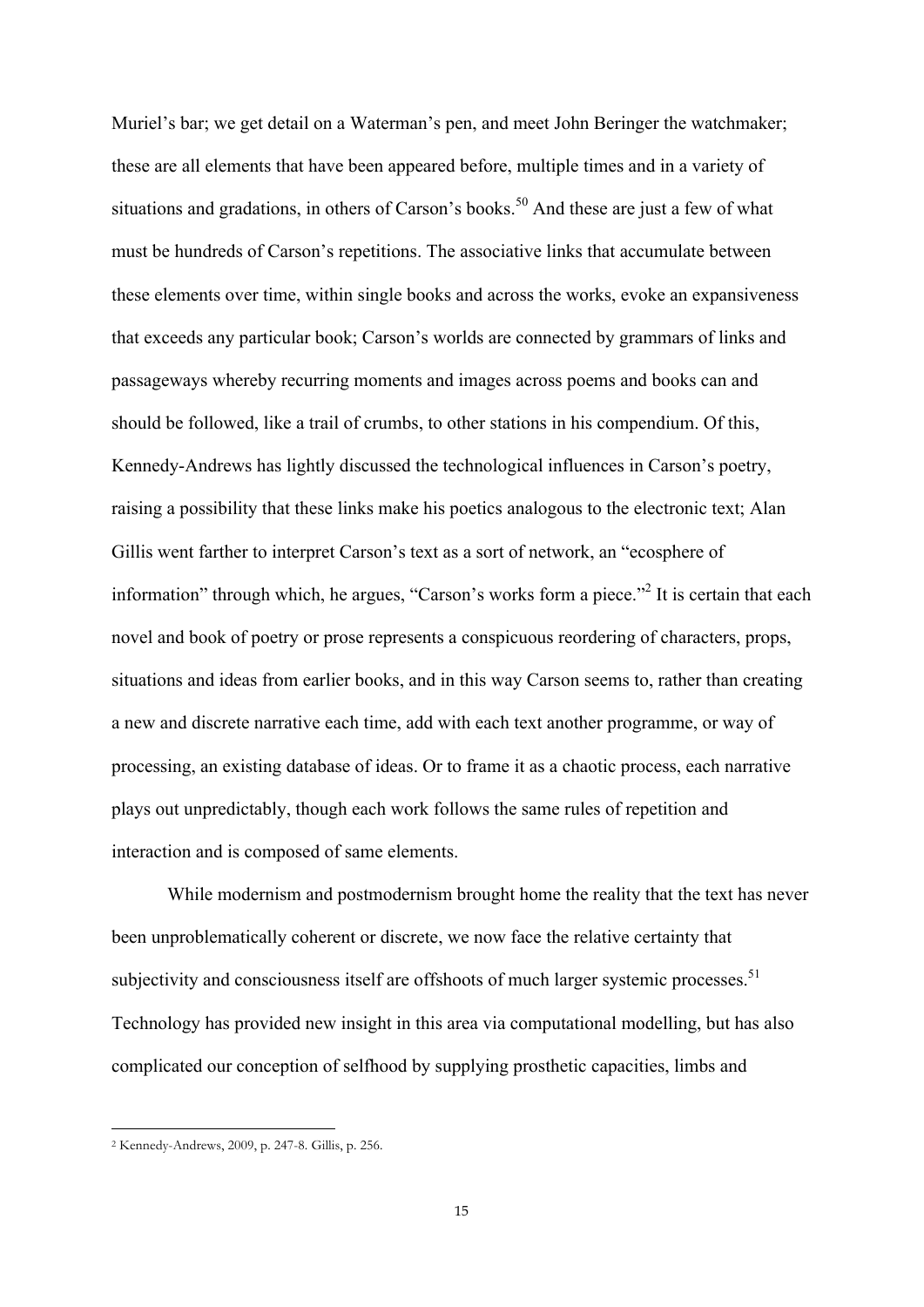intelligences.<sup>52</sup> Practically speaking, human individuality is not entirely real, an idea of which Carson seems especially aware. Even the integrity of the individual body is questionable, with subjects scattered across multifarious time and space realities, patchy and unstable.<sup>53</sup> Placing subjectivity in this light is mildly disorienting, as, Kilfeather finds, you become to yourself unfathomable; 'I looked into the mirror,' he says, 'and wondered … how many thousand other faces lay behind my face.<sup>54</sup>

A number of strategies are in place to counter this disorientation, for example, the novel is almost obsessively preoccupied with clothing. Numerous passages detail the cut, the pattern, texture, colour and placement of clothing items: 'a burgundy knitted wool tie with a light blue Oxford shirt, navy and tan houndstooth Shetland wool jacket, grey flannels, and Crockett & Jones tan brogues….a blue and yellow paisley silk handkerchief in my breast pocket'.<sup>55</sup> Clothing becomes a code or orientation used to locate and contain the body (and the story; Carson describes the Muji notebook in similar detail). In a sense, clothing supplies a fantasy of closure, an envelope for the immateriality and seemingly infinite connectedness of the body-text. Names, too, are important as soluble containers. For example, the names and physical addresses of online booksellers that Kilfeather uses are provided as a matter of course ('Bookman17' or 'Tgl Harmattan 2, Paris, France'). These details are unembellished, but nevertheless stand out in contrast to the usual remoteness and anonymity of internet commerce; how often do we make a note of the physical address of an online seller?<sup>56</sup> The noting of eBay handles in particular seems to communicate a desire for orientation, despite Carson's fascination with the interchangeability of individuals in the network. He writes,

He had first come across Modiano some time ago and had since bought four of his books from online French booksellers. Though they all seemed to be versions of each other, he was attracted by their fugue-like repetition of themes and imagery, their evocation of a noir Paris in which the protagonists were endlessly in search of their identities.<sup>57</sup>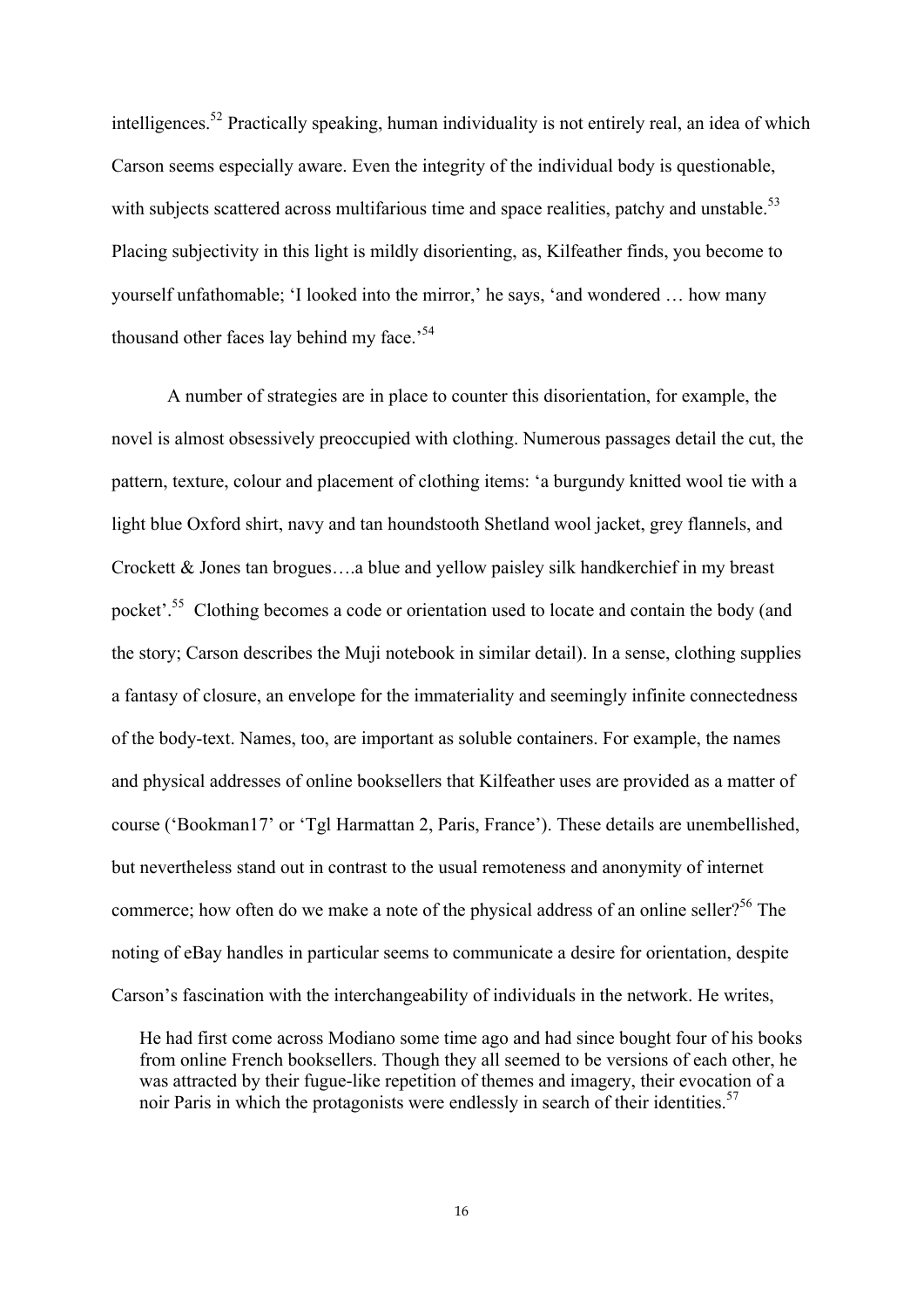It only becomes evident halfway through the second sentence that it is the books, not the booksellers, who 'all seemed to be versions of each other', and indeed Carson's protagonists, too, are potentially all versions of each other. As if in explanation, John Harland, another character in the book, reads aloud from John Donne's 'Meditation XVII',

All mankind is of one author, and is one volume; when one man dies, one chapter is not torn out of the book, but translated into a better language; … God's hand is in every translation, and his hand shall bind up all our scattered leaves again for that library where every book shall lie open to one another. One John to all the others, said John Harland.

Carson here again links identity explicitly with books, as well with intertextuality and even a sort of interhumanity.<sup>58</sup> The specificity of naming, and the constant giving of names and surnames that occurs throughout the book, are played against the fact that the vast majority of people who appear in the book are named John—a total of nineteen Johns, to be exact. Texts separate, mingle and converge, separate again, the novel's flow intentionally confounding to this effect. 'At a bookstall,' says one John, 'I look over the shoulder of the young man who stands immersed in a book, the reader who was me.<sup>59</sup>

## **Collective Mind**

Increasingly it is evident that there is an emphatic mutual embeddedness of information and materiality that is perhaps the defining feature of Carson's text. Rhythmic pulsations of posthuman subjectivity, and liquid condensations and diffusions of bodies and texts in space, enact his subject's growing awareness that he is composed of information, his personal narrative a processing system for being, his mind a machine with unfathomably complex interactions occurring at every moment. In *Exchange Place* this is cast in the description of a reef ecosystem,

one of those vast underwater cities whose fabric is accumulated from the skeletons of its builders: a necropolis which teems with life. Here are massive blocks and towers of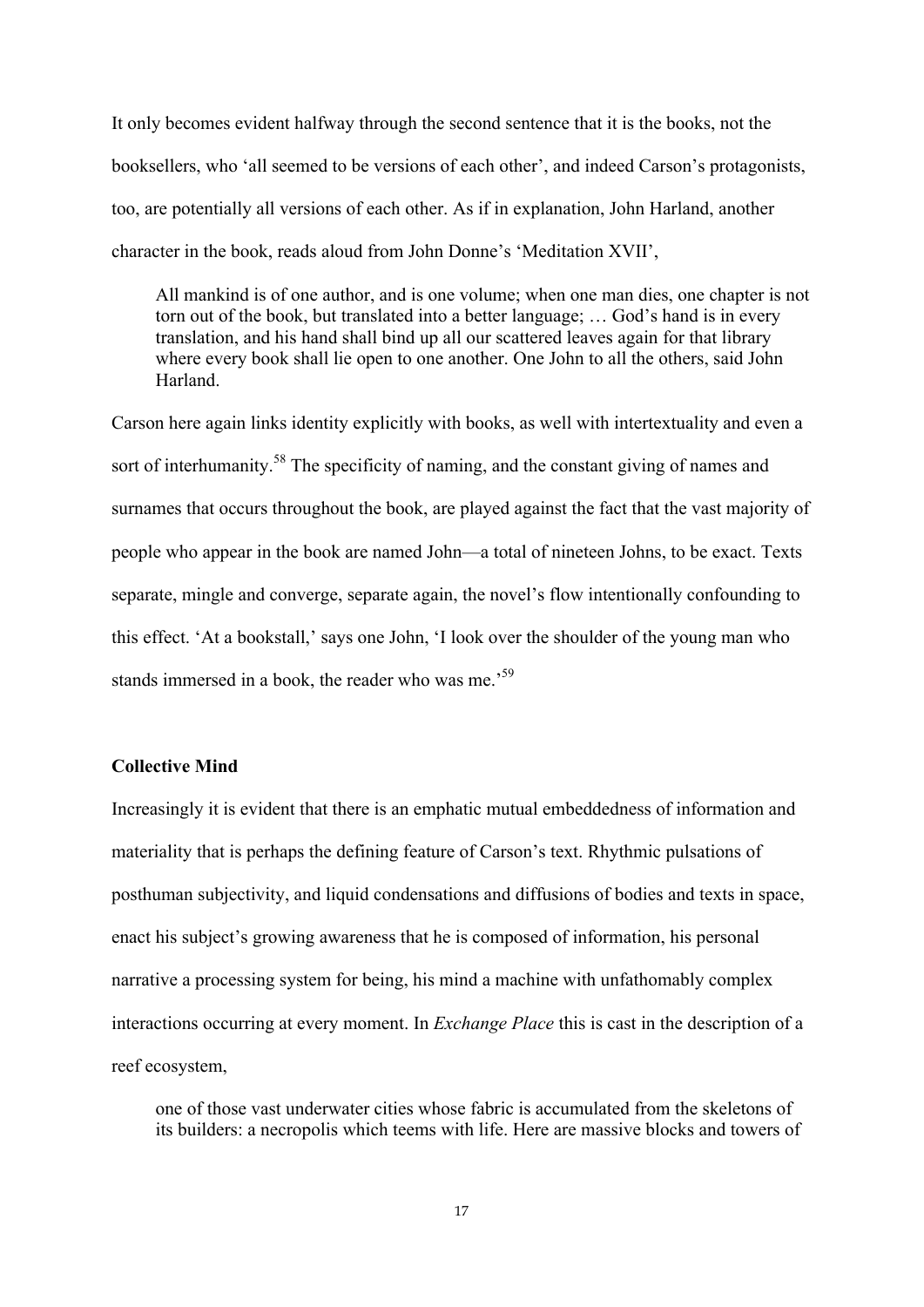stone, hanging gardens of the most varied hues, purple, emerald and amethyst, which undulate and flicker beautifully in the transparent water. Fishes skim the galleries and avenues like flocks of birds, and the nooks and crannies are populated by a myriad of other species. What can the little seahorse know of this fantastic ecosystem? We cannot know. But we can say that its experience is a microcosm of the ongoing, thousands of years old saga that is the life of a coral reef, and which, like the human brain, we have vet to fully fathom. $60$ 

Carson's characterisation of the seahorse, tiny individual wandering in the massively interconnected mind, is not so much a body as a part of a body. Rich, intensely diffuse, cerebral, complex, and self-supporting, the reef of the mind (or human experience, depending on how this passage is interpreted) is dimensional—a place—as well as a body composed of bodies—'the skeletons of its builders'—which cannot, and never could, be closed. The reef suggests deep structures of mind—or rather, a deep architecture of many connected minds, a vast collective subjectivity.<sup>61</sup> The individual subject pulses like a neural impulse within this vast and intricate system of which the creative text is a synecdoche. Kilfeather observes in a painting, in 'the splatter the brush had made … Interesting dendrites, he said. Nice axons. You know, the brain. … Clusters, branches, strings of nerve cells interconnected in some kind of fractal pattern, collecting and disseminating streams of information...<sup>,62</sup> This informational environment can take many forms; elsewhere he details a memory of sound sculptures, recalling 'a multitude of convoluted, multicoloured tubes and overlapping metal plates, shifting and swaying kaleidoscopically, somehow taking on the appearance of a tropical landscape', where 'the sound of rainfall on leaves and of waterfalls plunging into chasms mingled with the music [producing] colours and shapes and sounds for which there is no language.<sup>563</sup> This description suggests a collective, complex organisation comprising environmental interactions at a variety of scales, a textual shift reflecting informational networks that include human and textual pathways. At the same time, Carson's of words like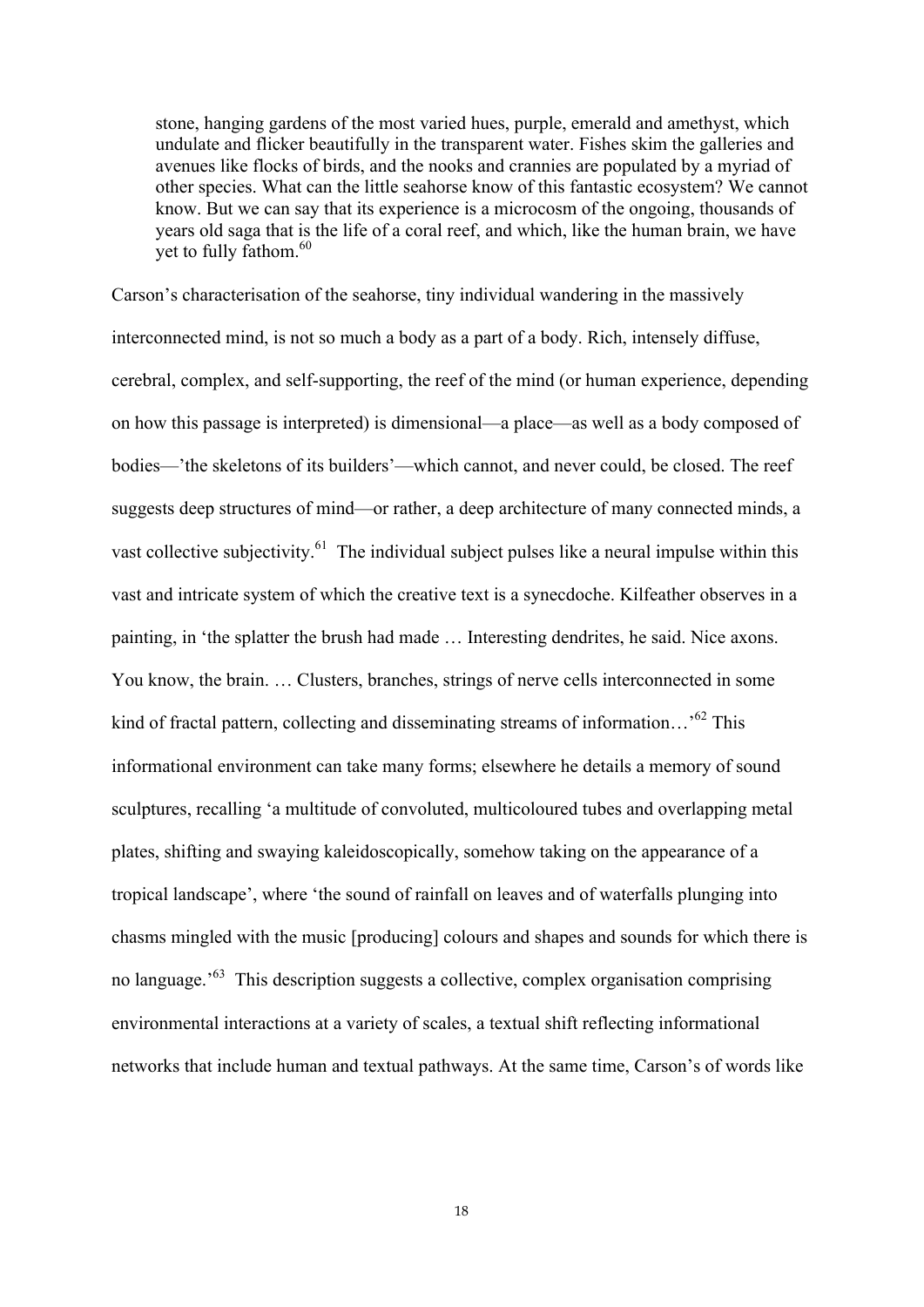"landscape" and "chasm" suggest a terrain that is both human and nonhuman, or rather, includes humanity but is not limited to it.

Pulsating subjectivity, mercurial body-text and collective mind are just three ways of discussing the multitude of relationships among data formations and exchange with which, and within which, human beings are increasingly embedded, in the text and outside it. These approaches are as limited as any; as Carson himself points out, 'there is another narrative beyond the one we occupy' which we struggle to fathom, its chaotic structures only comprehensible in retrospect.64 Carson's text, not just *Exchange Place* but his interlinked body of works, demonstrates how the post-digital goes beyond the poststructural and beyond the postmodern, by casting texts and human beings as highly dynamic systems, paradoxically aware of our own chaotic structures. This situation is only possible in conversation with the world of communication networks.<sup>65</sup> Yet the novel represents communication networks in their most elemental forms—as synapses moving across neural networks, for example—and Carson, in characteristic style, relegates the internet to a non-privileged position, both culturally and personally. The result is a textual and human environment that is newly adventurous; Carson's views are intensely aware of the various ways in which culture attempts to delimit chaos—in clothing, between book covers, as bodies, texts, with language—but these layers of reality are easily traversed, his narrative stepping routinely through their multiple dimensions. This is, perhaps, the thrust of the work: that these fantastical multi-scalar dimensions are both real and imaginatively accessible, and that there are no boundaries, conceptual or otherwise, that the text cannot cross.

<u> 1989 - Johann Barn, mars eta bainar eta industrial eta baina eta baina eta baina eta baina eta baina eta bain</u>

<sup>&</sup>lt;sup>1</sup> Narrowly defined, chaos theory is the study of complex deterministic nonlinear dynamical systems. To simplify greatly, chaotic systems are understood as such because they operate in seemingly chaotic ways, appearing disorderly, but in fact the outcomes in the system are predetermined by complex interacting responses to underlying structural rules. In practice, this results in nonlinear responses to stimuli, where increasing levels of self-organisation can occur adaptively. See E. Sam Overman, 'The New Science of Management: Chaos and Quantum Theory and Method,' *Journal of Public Administration Research and Theory* 6(1): 75-89.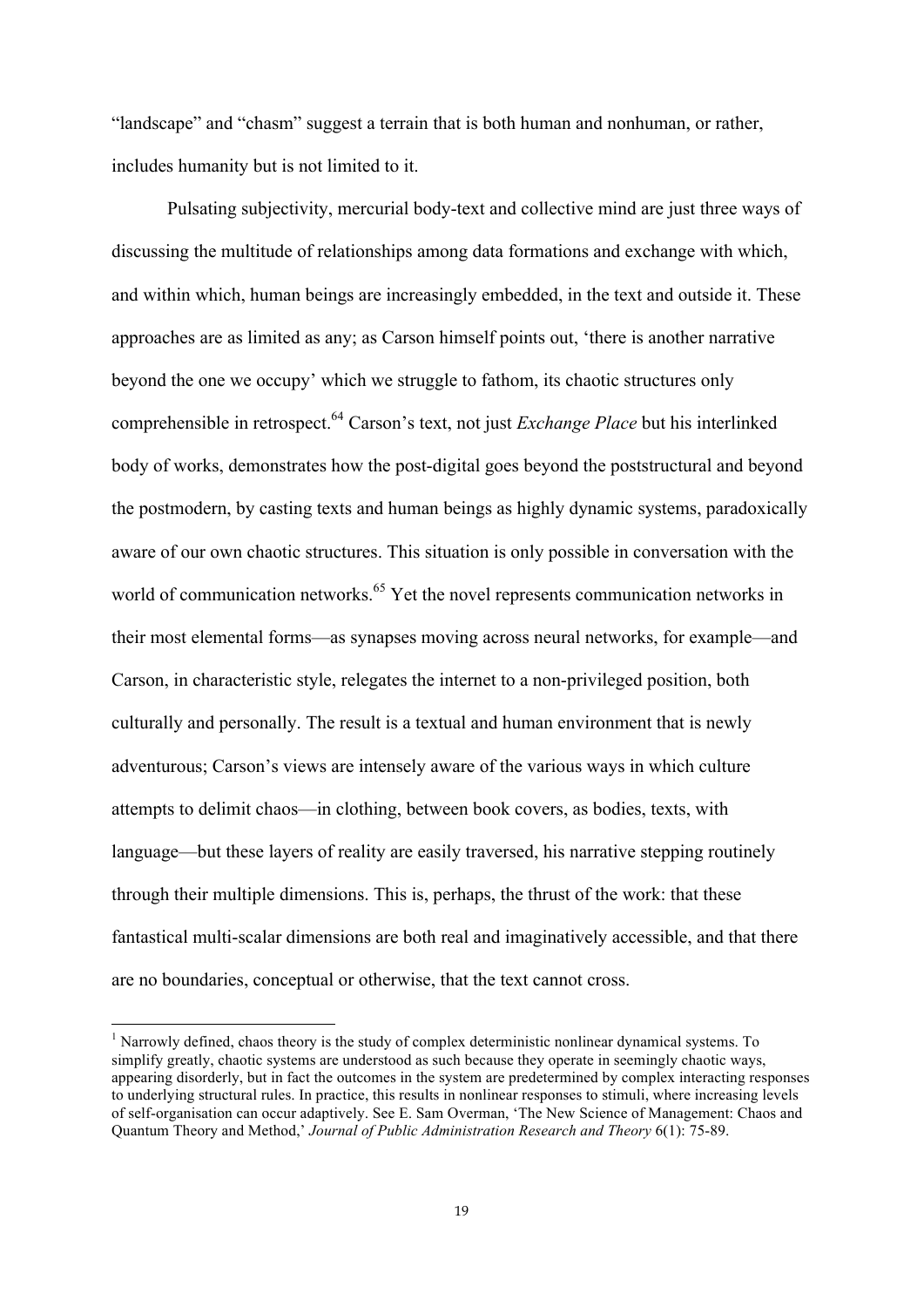<sup>2</sup> N. Katherine Hayles, *Chaos and Order: Complex Dynamics in Literature and Science* (Chicago, IL: University of Chicago Press, 1991), p. 7.

 $3$  Hayles, 1991, p. 7-9. Tom LeClair argued for systems theory as the most appropriate method for analyzing systems fictions in *The Art of Excess: Mastery in Contemporary American Fiction* (Indianapolis, IL: University of Illinois Press, 1989).

 

<sup>4</sup> See Joost Vervoort, Kasper Kok, Ron van Lammeren and Tom Veldkamp, 'Stepping into Futures: Exploring the Potential of Interactive Media for Participatory Scenarios on Social-ecological Systems' in *Futures* 42 (6): p

<sup>5</sup> Peter Boxall, *Twenty-First Century Fiction: A Critical Introduction* (Cambridge: Cambridge University Press, 2013), p. 10-11. I borrow from Kolarevic and others in using 'post-digital' to refer to the present era in which digital technologies become increasingly ubiquitous, transparent, and seamlessly integrated into many spheres of life. Branko Kolarevic, 'Post-Digital Architecture: Towards Integrative Design' in Proceedings from the First International Conference on Critical-Digital (Cambridge, USA: Harvard University School of Design, 2006).<br><sup>6</sup> Neal Alexander, *Ciaran Carson: Space, Place, Writing* (Liverpool: Liverpool University Press, 2010). Elmer<br>Kenn

<sup>7</sup> Although chaos theory preceded systems theory, the arrival of systems theory in the more recent past lent new interest and credibility to the topic, as complex systems are newly understood as rich in information rather than poor in order, particularly alongside and in light of new developments in computing technologies; computing

systems represent a new area of complex systems that can be manipulated and dissected (Hayles, 1991, p. 6).<br><sup>8</sup> See Stan Smith, "Cruising to the Podes: Ciaran Carson's Virtual Realities" in *Ciaran Carson: Critical Essays* Elmer Kennedy-Andrews (Ed.) (Dublin: Four Courts Press, 2009); see also Elmer Kennedy-Andrews, "Carson, Heaney, and the art of getting lost" in *Ciaran Carson: Critical Essays*, Elmer Kennedy-Andrews (Ed.) (Dublin: Four Courts Press, 2009) p. 247-8.<br><sup>9</sup> The men. it turns out, are versions of each other, as well as synechdochal of humanness more broadly: 'I was

this John, and that John, and the other John'. Carson, 2012, p. 63-4; p. 198.<br><sup>10</sup> Ciaran Carson, *Exchange Place* (Belfast: Blackstaff Press, 2012), p. 128.<br><sup>11</sup> Hayles, 1991.<br><sup>12</sup> Ihab Hassan, 'Maps and Stories: A Brief

displaced and in-between-ness of subjectivity in his text. Stan Smith, *Irish Poetry and the Construction of Modern Identity: Ireland between Fantasy and History* (Dublin: Irish Academic Press, 2005). 'I am a displaced person,' Carson writes. 'I inhabit the interlude between two movements, not knowing for how long. I am in limbo, the borderland between two states of being.' 2012, p. 46.

<sup>18</sup> Carson, 2012, p. 42. On the complete disorientation of the moment, Paul Virilio describes it as "a world in the grip of doubt, … disorientation, in which the markers of position and location are disappearing one by one in the face of progress…. the very notions of scale and physical dimension gradually losing their meaning'. *Open Sky* (London: Verso, 1997), p. 62-3.<br><sup>19</sup> Carson, 2012, p. 107.<br><sup>20</sup> Ibid., p. 198,<br><sup>21</sup> Ibid., p. 38.

<sup>22</sup> Ibid., p. 161.

<sup>23</sup> Hayles, 1999, p. 45. <sup>24</sup> Ibid., **239:**

The Internet society enables disembodied community, but it places individuals in relations of interdependence with information machines; it introduces into the landscape of human society a profound bond with machines; it draws attention to the mediation of this bond in a way that deconstructs the modern subject position, undermines the relation of representation to the real, introduces a machine-scape of underdetermined objects, of cultural artifacts with such a degree of plasticity that issues of authorship, canons, authority itself are put into suspension and reconfigured. Far from being an extension of man in

McLuhan's sense, the Internet forebodes a reconstruction of the basic elements of human culture.<br><sup>25</sup> Regarding Carson's passage, we might imagine, based on his characterization of the "self" as a "centre of gravity", the way an atom looks as a 3D animation, where the routes electrons take surrounding the nucleus are chaotic and infinitely permuting (the narrative) but the nucleus remains central and integral (the self). For more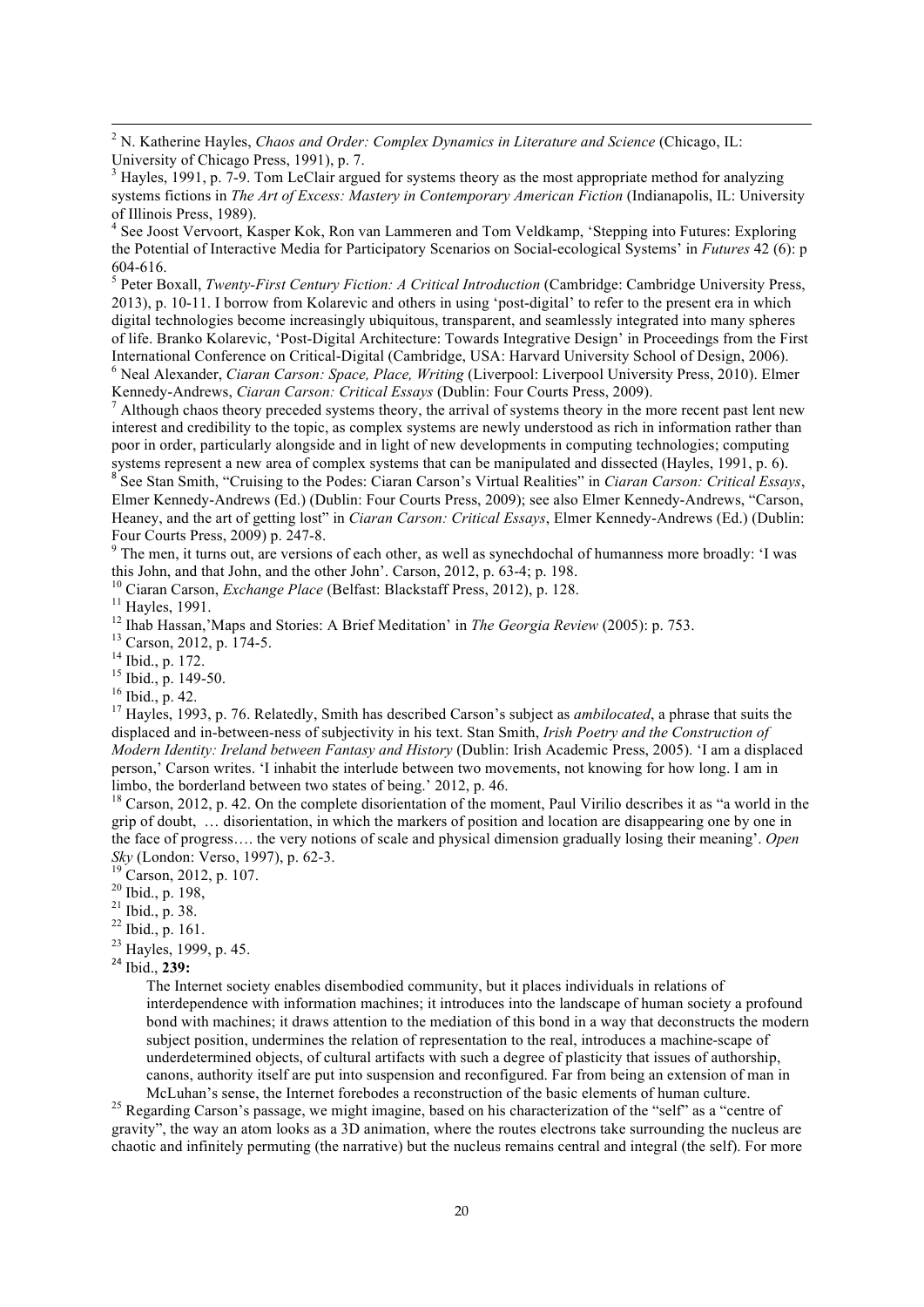detail on Wiener's foundations for cybernetic theory, see Norbert Wiener, *The Human Use of Human Beings* (New York: Anchor Books, 1954. org. pub., Boston: Houghton Mifflin, 1950).<br><sup>26</sup> Carson, 2012, p. 9.

 

<sup>27</sup> Ibid., p. 14. <sup>28</sup> Deleuze and Guattari posit that the subtraction of the unique (individual) from the multiple is the one way to <sup>28</sup> Deleuze and Guattari posit that the subtraction of the unique (individual) from t constitute realistic presence, represented as the equation ' $n - 1$ .' Gilles Deleuze and Felix Guattari (Transl. Brian Massumi), A Thousand Plateaus (Minneapolis, MN: University of Minnesota Press, 2004): p. 7.

 $^{29}$  Carson, 2012, p. 179-80.<br><sup>30</sup> Interestingly, Teresa Chay developed 'coexistence theory' based on chaos theory to illuminate the complex dynamics within a single cardiac cell, in which, like the coexistence of water and ice right at melting point, the beating and quiescent states of a single cell can coexist. This reflects the dynamic nature of chaotics in the text as presented here, in which the subject can effectively pulse in two states at once. Teresa Chay and Yinshui Fan, 'Evolution of Periodic States and Chaos in Two Types of Neuronal Models' in *SPIE's 1993 International Symposium on Optics, Imaging, and Instrumentation* (International Society for Optics and Photonics, 1993).<br><sup>31</sup> Carson, 2012, p. 53. Carson muses on the beating of a heart:

I could hear its movements, a coarse-grained rhythmic swash and back-swash as if of surf purling and collapsing on those alien shores …. and I thought of how little we know of what goes on within

ourselves, what phantoms wander the uncharted regions of the brain, unknown to ourselves. (p. 96)<br><sup>32</sup> Ibid., p. 27.<br><sup>33</sup> Eric Charles White, 'Negentropy, Noise and Emancipatory Thought' in Chaos and Order (Ed. N. Katherin

Hayles) (Chicago: University of Chicago Press, 1991): p. 264.<br><sup>34</sup> Carson, 2012, p. 34-5.

<sup>35</sup> This list includes *The Star Factory, Fishing for Amber, Shamrock Tea*, and a number of Carson's poems. For a discussion, see Jonathan Stainer,'The possibility of nonsectarian futures: emerging disruptive identities of place in the Belfast of Ciaran Carson's *The Star Factory*' in *Environment and Planning D: Society and Space*

23.3 (2005): 373-394.<br><sup>36</sup> For an exploration of how Carson's autobiography occurs in-text, see Emily Cuming, 'The Order of Things<br>Past: Ciarán Carson's Autobiographical Bricolage', *Life Writing* 3.1 (2006): 17-39.

<sup>37</sup> See Kennedy-Andrews, 2009, p. 227-260 for a discussion of the manuscript  $X + K = Y$ .<br><sup>38</sup> Carson, 2012, p. 38-9.<br><sup>39</sup> Gordon Slethaug, *Beautiful Chaos: Chaos Theory and Metachaotics in Recent American Fiction* (Albany,

<sup>40</sup> Ciaran Carson, *First Language* (Winston-Salem, USA: Wake Forest University Press): p. 56-59.<br><sup>41</sup> Hayles, 1999, p. 29.<br><sup>42</sup> Carson, 2012, p. vii; 204-5.<br><sup>43</sup> Ibid., p. 17.<br><sup>44</sup> Hayles, 1999, p. 27.<br><sup>45</sup> Carson, 2012

<sup>48</sup> Ciaran Carson, *The Pen Friend* (Belfast, UK: Blackstaff, 2009). See also Ciaran Carson, *Until Before After* (Winston-Salem, NC: Wake Forest University Press, 2010) and Ciaran Carson, *The Alexandrine Plan, after* 

*Baudelaire, Mallarmé, and Rimbaud* (Loughcrew, IE: Gallery Books, 1998).<br><sup>49</sup> For more on this feature of his work, see Alexander, 2010. See also Danielle Barrios, 'Ciaran Carson's Belfast: Redrafting the Destroyed Native Space' in *Nordic Irish Studies* (2011): p. 15-33.<br><sup>50</sup> See pages 1-10 of *Exchange Place*.<br><sup>51</sup> The brain itself is composed of highly specialised and complex circuitry as well as

matter; in terms of how the brain produces perception, there is only a fraction of which we understand from a physiological perspective. See David Eagleman, *Incognito: The Secret Lives of the Brain* (New York: Pantheon, 2011). Hayles writes,

In the posthuman view … conscious agency has never been 'in control.' In fact, the very illusion of control bespeaks a fundamental ignorance about the nature of the emergent processes through which consciousness, the organism, and the environment are constituted. Mastery through the exercise of autonomous will is merely the story consciousness tells itself to explain results that actually come about through chaotic dynamics and emergent structures. If, as … feminist critics of science have argued, there is a relation among the desire for mastery, and objectivist account of science, and the imperialist project of subduing nature, than the posthuman offers resources for the construction of another kind of account.